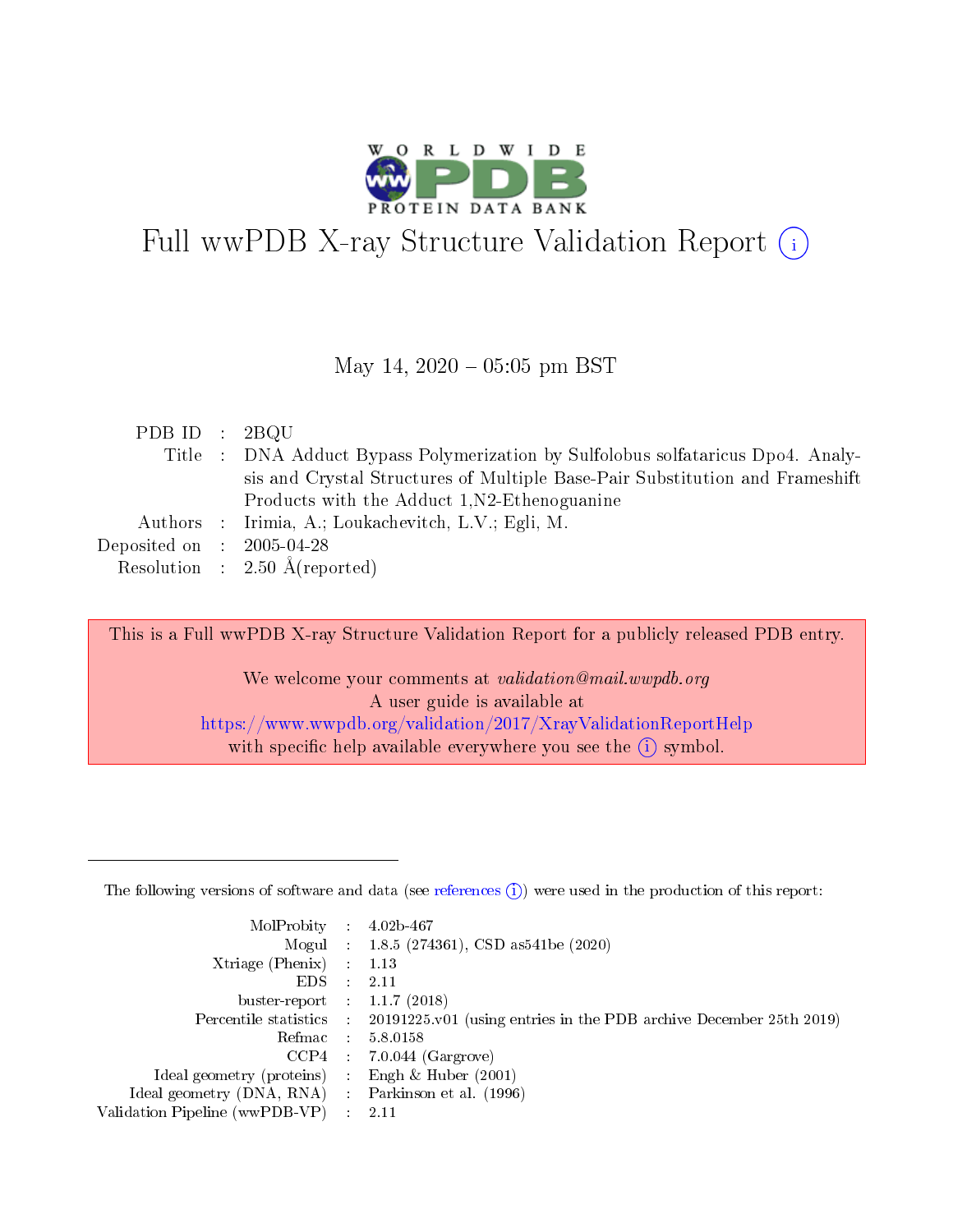# 1 [O](https://www.wwpdb.org/validation/2017/XrayValidationReportHelp#overall_quality)verall quality at a glance  $(i)$

The following experimental techniques were used to determine the structure: X-RAY DIFFRACTION

The reported resolution of this entry is 2.50 Å.

Percentile scores (ranging between 0-100) for global validation metrics of the entry are shown in the following graphic. The table shows the number of entries on which the scores are based.



| Metric                | Whole archive<br>$(\#\mathrm{Entries})$ | Similar resolution<br>$(\#\text{Entries},\,\text{resolution}\,\,\text{range}(\textup{\AA}))$ |
|-----------------------|-----------------------------------------|----------------------------------------------------------------------------------------------|
| $R_{free}$            | 130704                                  | $4661(2.50-2.50)$                                                                            |
| Clashscore            | 141614                                  | $5346$ $(2.50-2.50)$                                                                         |
| Ramachandran outliers | 138981                                  | $5231 (2.50 - 2.50)$                                                                         |
| Sidechain outliers    | 138945                                  | $5233(2.50-2.50)$                                                                            |
| RSRZ outliers         | 127900                                  | $4559(2.50-2.50)$                                                                            |

The table below summarises the geometric issues observed across the polymeric chains and their fit to the electron density. The red, orange, yellow and green segments on the lower bar indicate the fraction of residues that contain outliers for  $>=3, 2, 1$  and 0 types of geometric quality criteria respectively. A grey segment represents the fraction of residues that are not modelled. The numeric value for each fraction is indicated below the corresponding segment, with a dot representing fractions <=5% The upper red bar (where present) indicates the fraction of residues that have poor fit to the electron density. The numeric value is given above the bar.

| $\text{Mol}$ |   | $\vert$ Chain $\vert$ Length | Quality of chain |           |
|--------------|---|------------------------------|------------------|-----------|
|              |   | 358                          | 60%              | 32%       |
|              |   | 13                           | 69%              | 31%       |
|              | ┯ | 18                           | 6%<br>33%        | 6%<br>61% |

The following table lists non-polymeric compounds, carbohydrate monomers and non-standard residues in protein, DNA, RNA chains that are outliers for geometric or electron-density-fit criteria:

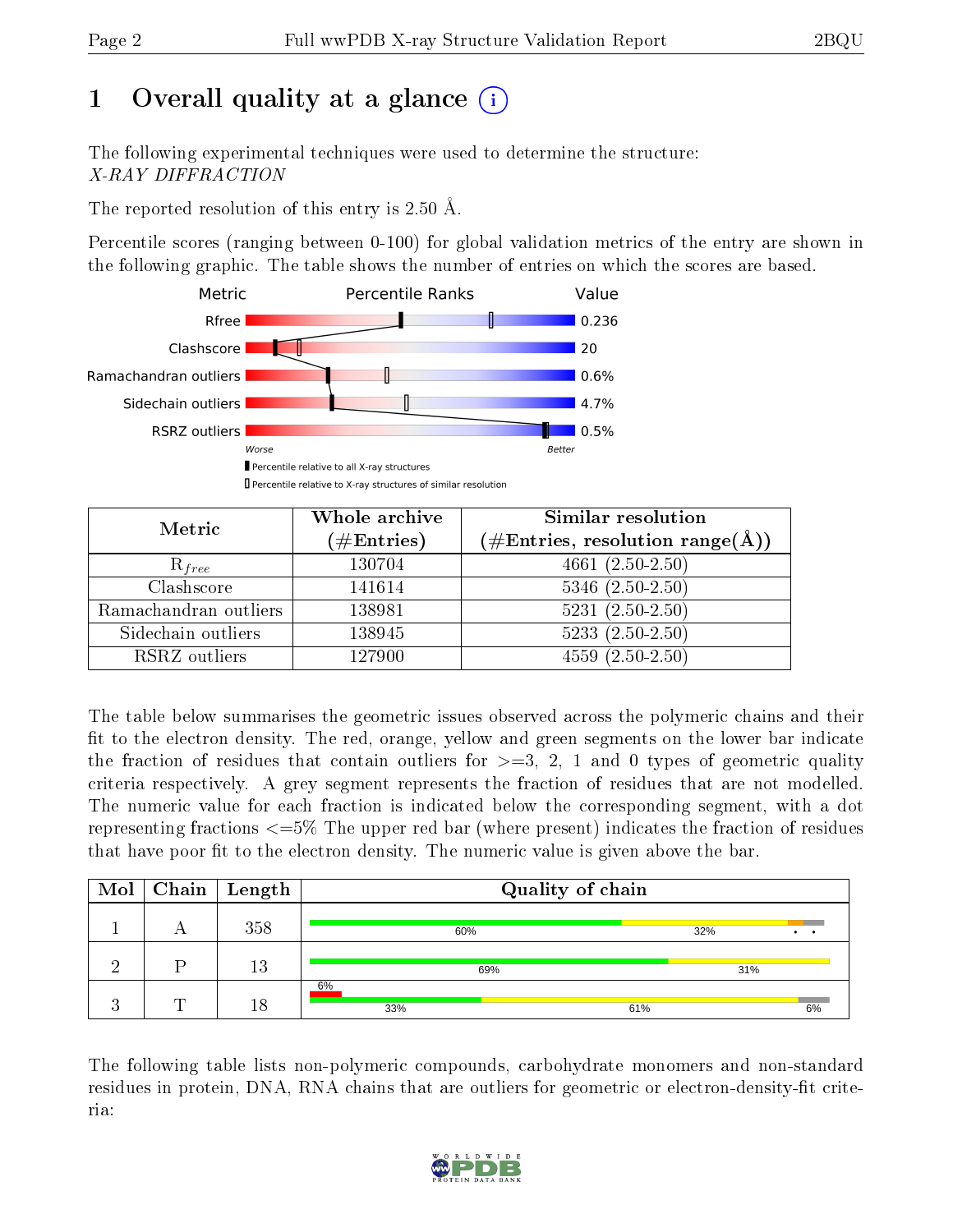|  |                                                                          |  |  | Mol   Type   Chain   Res   Chirality   Geometry   Clashes   Electron density |
|--|--------------------------------------------------------------------------|--|--|------------------------------------------------------------------------------|
|  | $\begin{array}{ c c c c c c c c } \hline 4 & DAD & A & 1342 \end{array}$ |  |  |                                                                              |

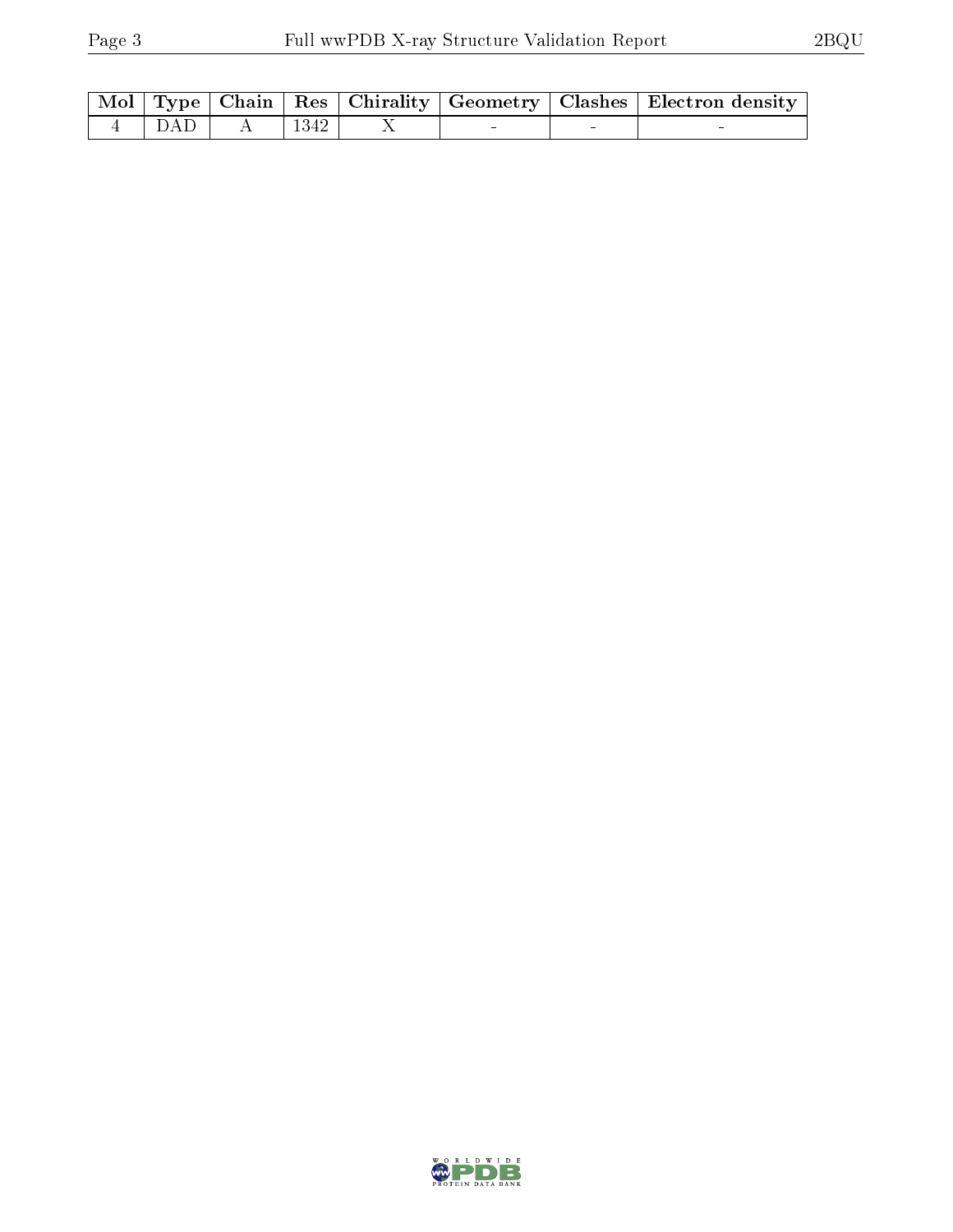# 2 Entry composition (i)

There are 6 unique types of molecules in this entry. The entry contains 3567 atoms, of which 0 are hydrogens and 0 are deuteriums.

In the tables below, the ZeroOcc column contains the number of atoms modelled with zero occupancy, the AltConf column contains the number of residues with at least one atom in alternate conformation and the Trace column contains the number of residues modelled with at most 2 atoms.

Molecule 1 is a protein called DNA POLYMERASE IV.

| Mol | Chain | Residues |                        |     | $\rm{Atoms}$ |     | $\text{ZeroOcc}$   AltConf   Trace |  |
|-----|-------|----------|------------------------|-----|--------------|-----|------------------------------------|--|
|     |       | 342      | $_{\rm Total}$<br>2808 | 795 | 484          | 522 |                                    |  |

 Molecule 2 is a DNA chain called 5'-D(\*GP\*GP\*GP\*GP\*GP\*AP\*AP\*GP\*GP\*AP  $*TP*TP*C$ -3'.

| Mol | Chain | $\vert$ Residues |       |                      | $\rm{Atoms}$ |     |  | $\text{ZeroOcc}$   AltConf   Trace |  |
|-----|-------|------------------|-------|----------------------|--------------|-----|--|------------------------------------|--|
|     |       | 19<br>ΤO         | Total | $\mathbf{C}$<br>129. | $-57$        | -75 |  |                                    |  |

 Molecule 3 is a DNA chain called 5'-D(\*TP\*CP\*AP\*TP\*GNEP\*GP\*AP\*AP\*TP\*CP\*CP  $*TP*TP*CP*CP*CP*CP*CP*C$ 

| Mol | Chain | $\perp$ Residues |              |     | $\rm{Atoms}$ |  | $\text{ZeroOcc} \mid \text{AltConf} \mid \text{Trace}$ |  |
|-----|-------|------------------|--------------|-----|--------------|--|--------------------------------------------------------|--|
|     |       | 17               | total<br>338 | 164 |              |  |                                                        |  |

 Molecule 4 is 2',3'-DIDEOXYADENOSINE-5'-TRIPHOSPHATE (three-letter code: DAD) (formula:  $C_{10}H_{16}N_5O_{11}P_3$ ).

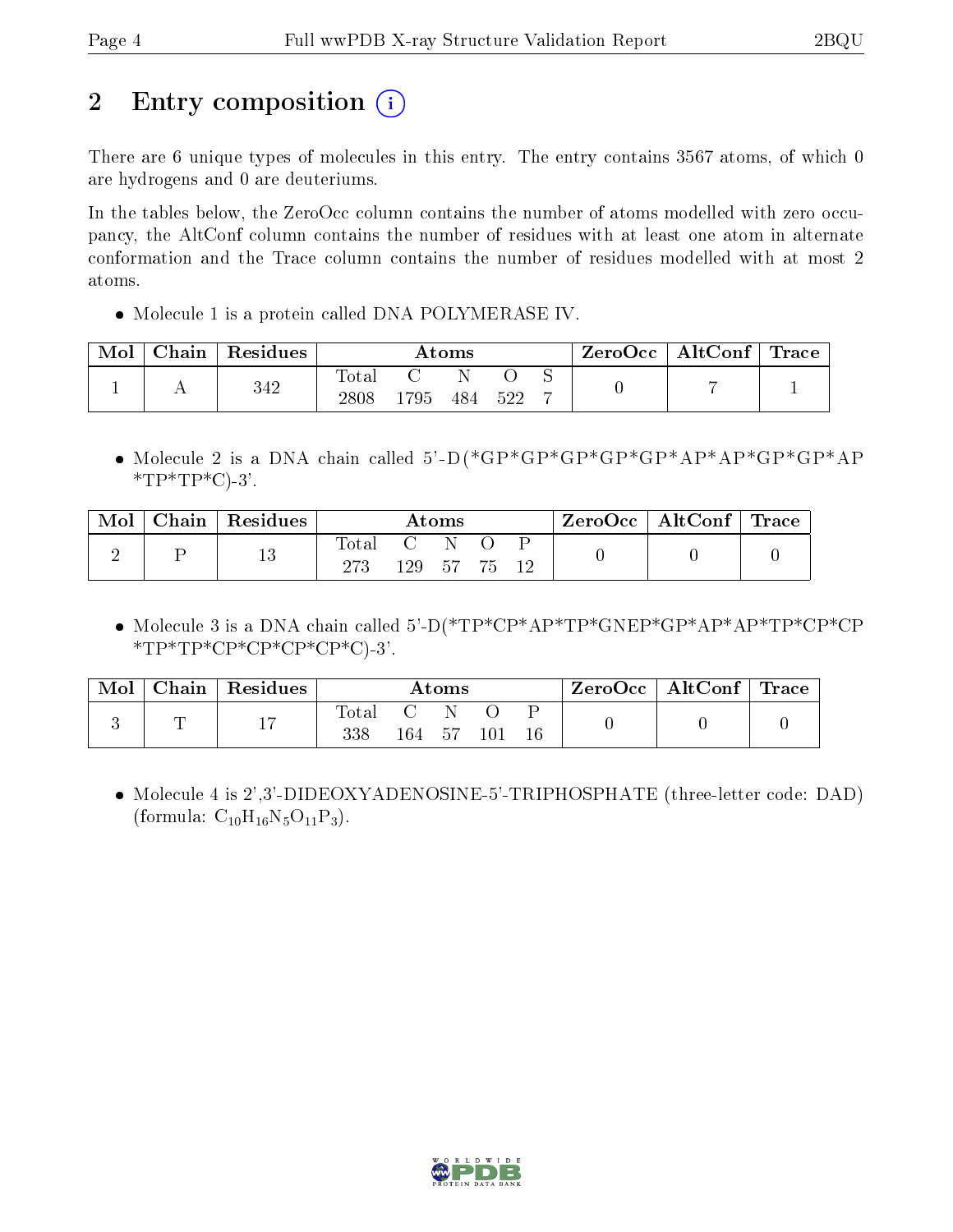

| Mol | $\mid$ Chain $\mid$ Residues |           | $\rm{Atoms}$ |  | $ZeroOcc \   \ AltConf \  $ |  |
|-----|------------------------------|-----------|--------------|--|-----------------------------|--|
|     |                              | Total C N |              |  |                             |  |
|     |                              |           |              |  |                             |  |

Molecule 5 is CALCIUM ION (three-letter code: CA) (formula: Ca).

|  | $\text{Mol}$   Chain   Residues | Atoms | ZeroOcc   AltConf |  |
|--|---------------------------------|-------|-------------------|--|
|  |                                 | Total |                   |  |

 $\bullet\,$  Molecule 6 is water.

|  | Mol   Chain   Residues | Atoms                          | $ZeroOcc \   \ AltConf \  $ |
|--|------------------------|--------------------------------|-----------------------------|
|  | 90                     | Total O<br>90<br>90            |                             |
|  | 15                     | Total<br>$\circ$ O<br>15<br>15 |                             |
|  |                        | Total<br>- ( )                 |                             |

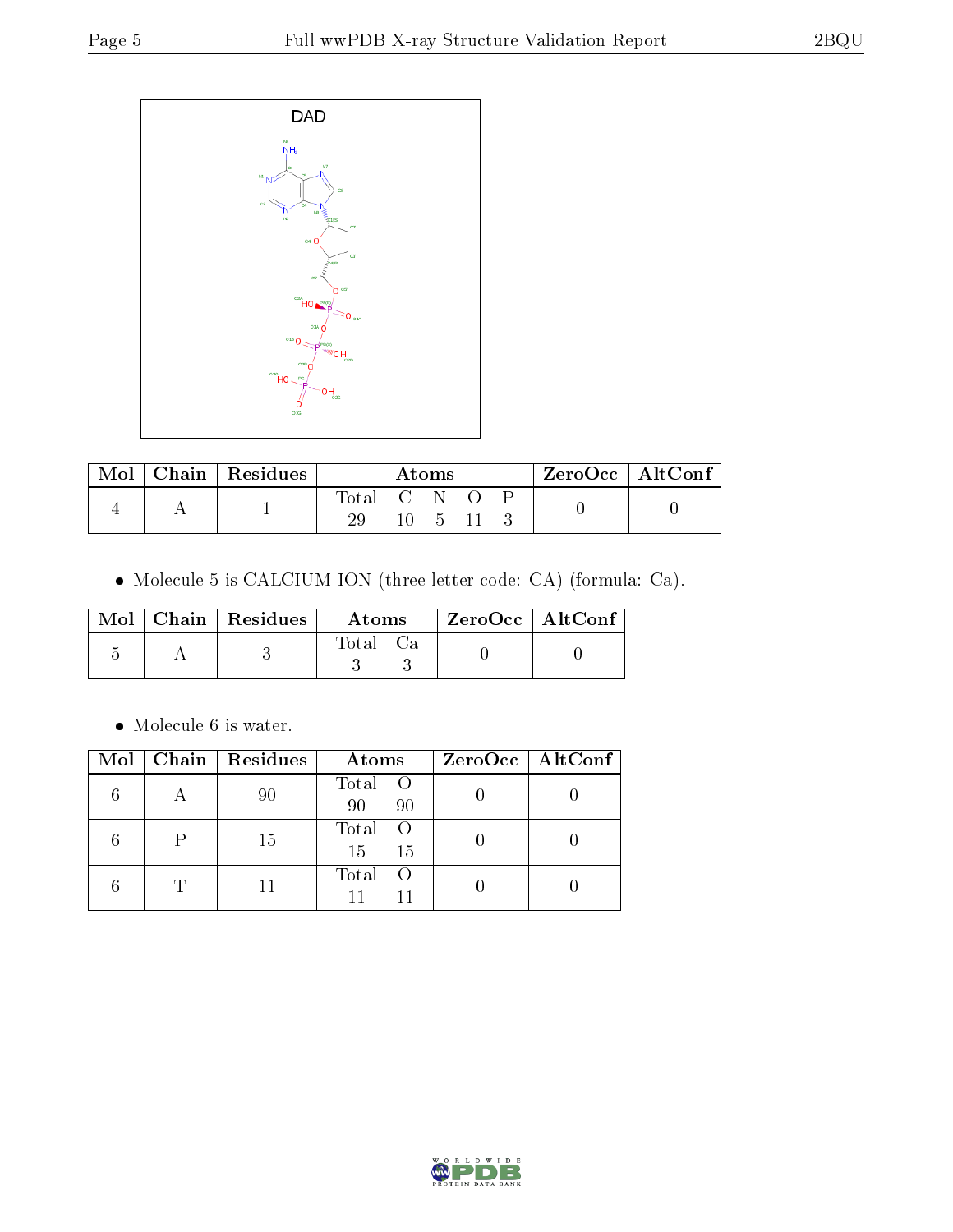D<br>D<mark>ecember 1984</mark><br>Dictate 1984

 $\Xi$  $\frac{21}{2}$  $\frac{13}{2}$  $\frac{4}{14}$  $\frac{25}{21}$  $\frac{8}{2}$ C17 C18

## 3 Residue-property plots  $(i)$

These plots are drawn for all protein, RNA and DNA chains in the entry. The first graphic for a chain summarises the proportions of the various outlier classes displayed in the second graphic. The second graphic shows the sequence view annotated by issues in geometry and electron density. Residues are color-coded according to the number of geometric quality criteria for which they contain at least one outlier: green  $= 0$ , yellow  $= 1$ , orange  $= 2$  and red  $= 3$  or more. A red dot above a residue indicates a poor fit to the electron density (RSRZ  $> 2$ ). Stretches of 2 or more consecutive residues without any outlier are shown as a green connector. Residues present in the sample, but not in the model, are shown in grey.



• Molecule 1: DNA POLYMERASE IV

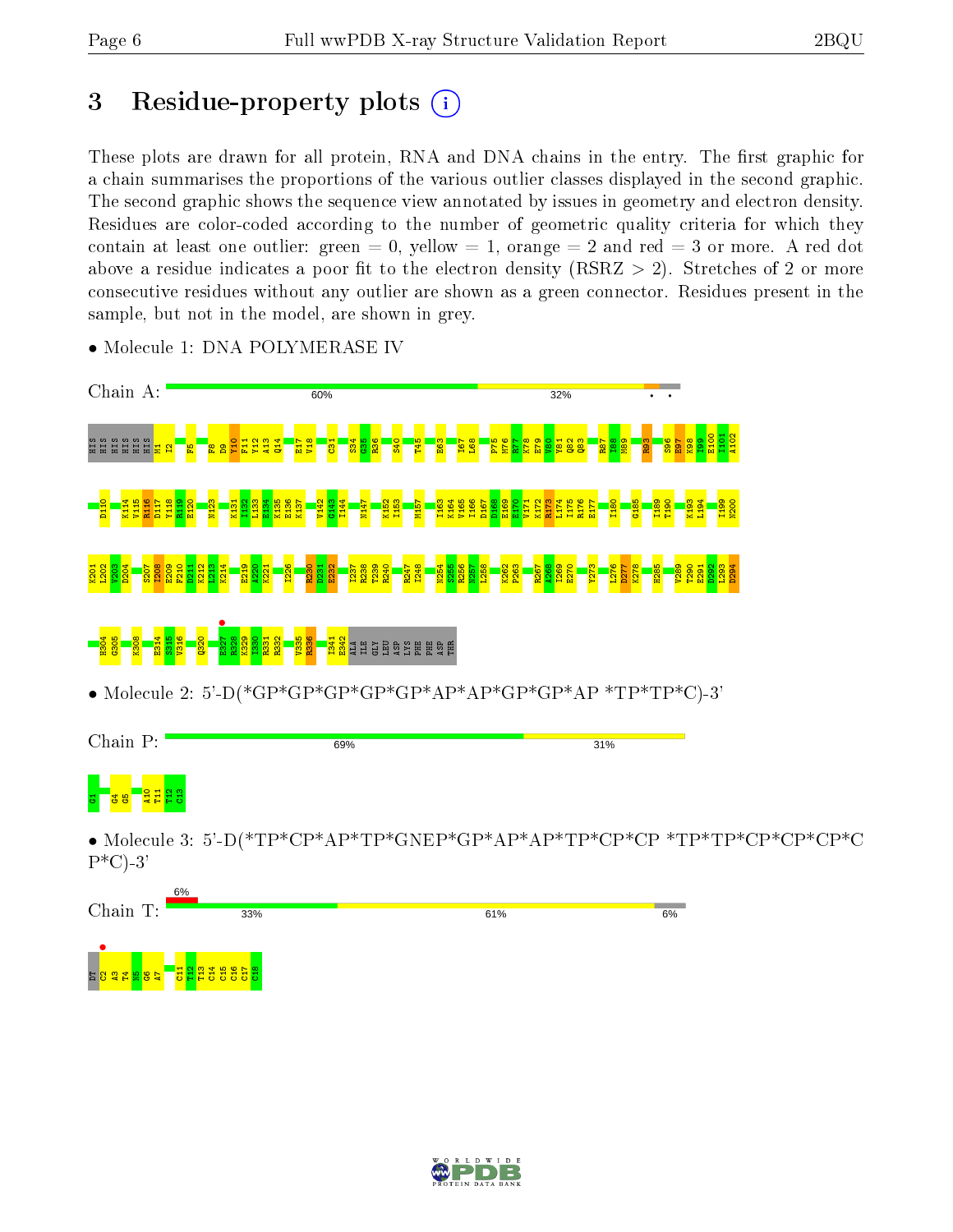## 4 Data and refinement statistics  $(i)$

| Property                                                                | Value                                              | Source     |
|-------------------------------------------------------------------------|----------------------------------------------------|------------|
| Space group                                                             | P 21 21 2                                          | Depositor  |
| Cell constants                                                          | $103.03\text{\AA}$ 52.99Å<br>$95.36\text{\AA}$     | Depositor  |
| a, b, c, $\alpha$ , $\beta$ , $\gamma$                                  | $90.00^{\circ}$<br>$90.00^{\circ}$ $90.00^{\circ}$ |            |
| Resolution $(A)$                                                        | $42.25 - 2.50$                                     | Depositor  |
|                                                                         | $45.32 = 2.49$                                     | <b>EDS</b> |
| % Data completeness                                                     | $90.7(42.25-2.50)$                                 | Depositor  |
| (in resolution range)                                                   | $90.3(45.32-2.49)$                                 | <b>EDS</b> |
| $R_{merge}$                                                             | 0.06                                               | Depositor  |
| $\mathrm{R}_{sym}$                                                      | (Not available)                                    | Depositor  |
| $\langle I/\sigma(I) \rangle^{-1}$                                      | 1.18 (at $2.48\text{\AA}$ )                        | Xtriage    |
| Refinement program                                                      | <b>CNS 1.1</b>                                     | Depositor  |
|                                                                         | 0.221, 0.248                                       | Depositor  |
| $R, R_{free}$                                                           | 0.209,<br>0.236                                    | DCC        |
| $\mathcal{R}_{free}$ test set                                           | 828 reflections $(4.87\%)$                         | wwPDB-VP   |
| Wilson B-factor $(A^2)$                                                 | 59.3                                               | Xtriage    |
| Anisotropy                                                              | 0.242                                              | Xtriage    |
| Bulk solvent $k_{sol}(\mathrm{e}/\mathrm{A}^3),\,B_{sol}(\mathrm{A}^2)$ | 0.31, 44.7                                         | <b>EDS</b> |
| L-test for twinning <sup>2</sup>                                        | $< L >$ = 0.48, $< L^2 >$ = 0.32                   | Xtriage    |
| Estimated twinning fraction                                             | No twinning to report.                             | Xtriage    |
| $F_o, F_c$ correlation                                                  | 0.94                                               | <b>EDS</b> |
| Total number of atoms                                                   | 3567                                               | wwPDB-VP   |
| Average B, all atoms $(A^2)$                                            | 54.0                                               | wwPDB-VP   |

Xtriage's analysis on translational NCS is as follows: The largest off-origin peak in the Patterson function is  $6.24\%$  of the height of the origin peak. No significant pseudotranslation is detected.

<sup>&</sup>lt;sup>2</sup>Theoretical values of  $\langle |L| \rangle$ ,  $\langle L^2 \rangle$  for acentric reflections are 0.5, 0.333 respectively for untwinned datasets, and 0.375, 0.2 for perfectly twinned datasets.



<span id="page-6-1"></span><span id="page-6-0"></span><sup>1</sup> Intensities estimated from amplitudes.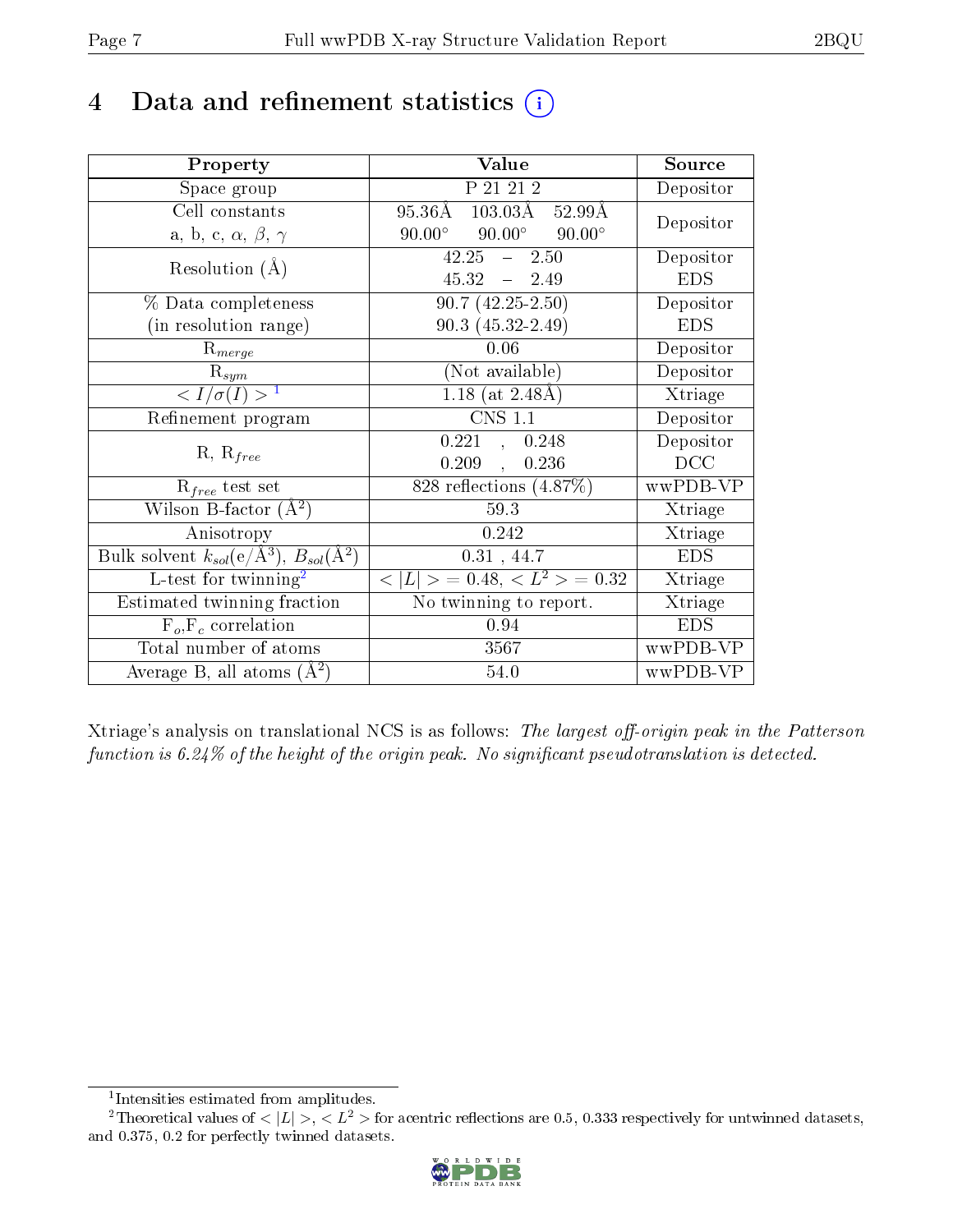# 5 Model quality  $(i)$

### 5.1 Standard geometry  $(i)$

Bond lengths and bond angles in the following residue types are not validated in this section: DAD, CA, GNE

The Z score for a bond length (or angle) is the number of standard deviations the observed value is removed from the expected value. A bond length (or angle) with  $|Z| > 5$  is considered an outlier worth inspection. RMSZ is the root-mean-square of all Z scores of the bond lengths (or angles).

| Mol | Chain |      | Bond lengths        | Bond angles |                    |
|-----|-------|------|---------------------|-------------|--------------------|
|     |       | RMSZ | # $ Z >5$           | RMSZ        | # $ Z >5$          |
|     |       | 0.42 | 0/2847              | 0.62        | $1/3823$ $(0.0\%)$ |
|     |       | 0.41 | 0/308               | 0.71        | 0/476              |
|     |       | 0.86 | $3/348$ $(0.9\%)$   | 0.82        | 0/530              |
| AH  |       | 0.48 | 3/3503<br>$[0.1\%]$ | 0.65        | 4829               |

All (3) bond length outliers are listed below:

| Mol |  | Chain   Res   Type   Atoms |         | $\mid$ Observed( $\AA$ ) $\mid$ Ideal( $\AA$ ) |          |
|-----|--|----------------------------|---------|------------------------------------------------|----------|
|     |  | $P-O5'$                    | 9.66    | .69                                            | $1.59\,$ |
|     |  | $C3'$ - $O3'$              | $-6.82$ | 1.35                                           |          |
|     |  | $P-OP2$                    | -5.77   | ನಿ                                             | l .49    |

All (1) bond angle outliers are listed below:

| $\vert$ Mol $\vert$ Chain $\vert$ Res $\vert$ Type $\vert$ |  | Atoms                          | $\vert$ Observed $(^\circ)$ $\vert$ Ideal $(^\circ)$ |        |
|------------------------------------------------------------|--|--------------------------------|------------------------------------------------------|--------|
|                                                            |  | $173$   ARG   NE-CZ-NH1   8.43 | 124.52                                               | 120 3C |

There are no chirality outliers.

There are no planarity outliers.

### $5.2$  Too-close contacts  $(i)$

In the following table, the Non-H and H(model) columns list the number of non-hydrogen atoms and hydrogen atoms in the chain respectively. The H(added) column lists the number of hydrogen atoms added and optimized by MolProbity. The Clashes column lists the number of clashes within the asymmetric unit, whereas Symm-Clashes lists symmetry related clashes.

|  |  |  | Chain   Non-H   H(model)   H(added)   Clashes   Symm-Clashes |
|--|--|--|--------------------------------------------------------------|
|  |  |  |                                                              |

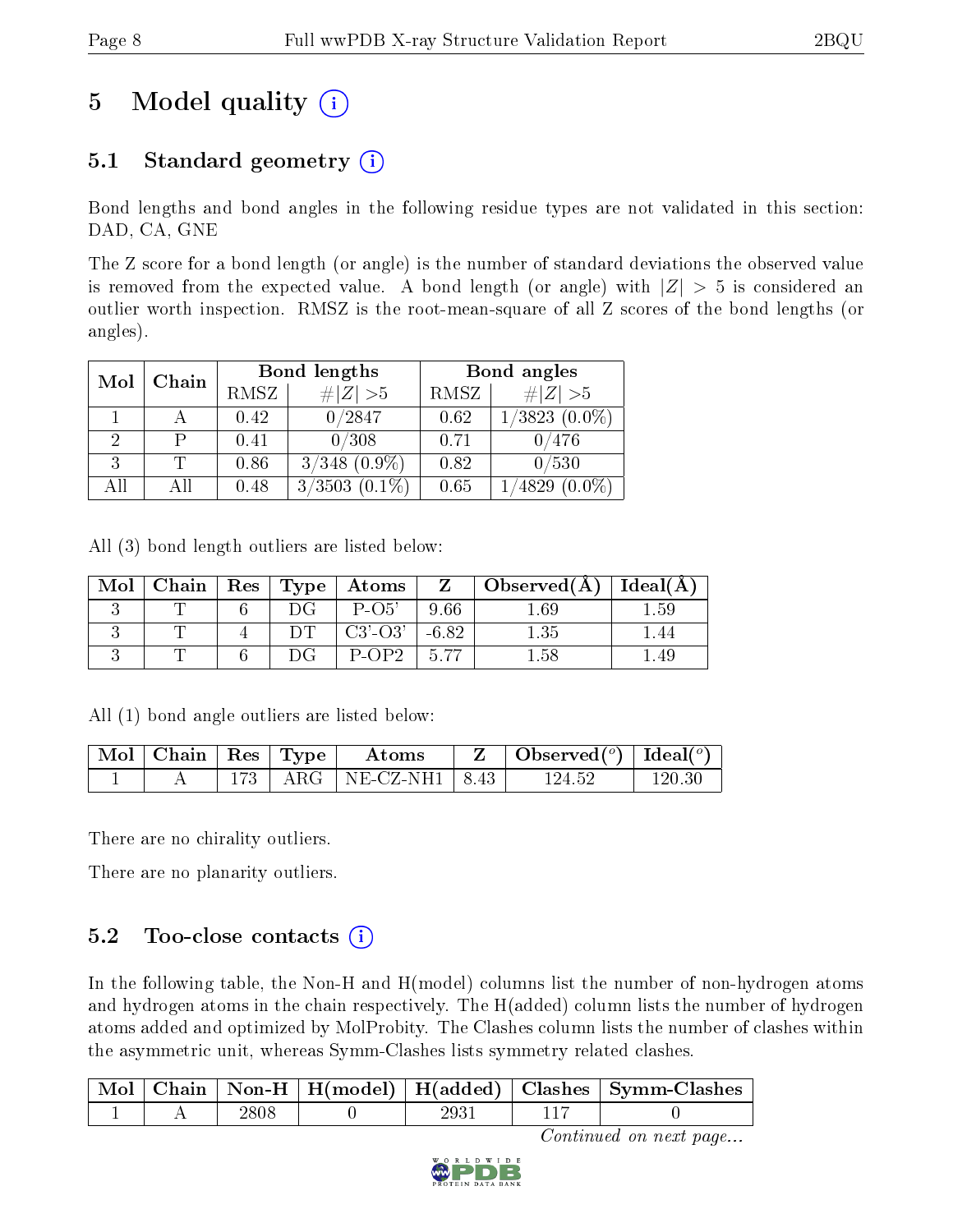| Mol |   |      | $\boxed{\text{Chain} \mid \text{Non-H} \mid \text{H}(\text{model})}$ | H(added) | Clashes | Symm-Clashes |
|-----|---|------|----------------------------------------------------------------------|----------|---------|--------------|
|     |   | 273  |                                                                      | 147      |         |              |
|     |   | 338  |                                                                      | 193      | 19      |              |
|     | Ħ | 29   |                                                                      | 12       |         |              |
|     |   |      |                                                                      |          |         |              |
|     |   | 90   |                                                                      |          | 15      |              |
|     |   | 15   |                                                                      |          |         |              |
|     |   |      |                                                                      |          |         |              |
|     |   | 3567 |                                                                      | 3283     | 136     |              |

Continued from previous page...

The all-atom clashscore is defined as the number of clashes found per 1000 atoms (including hydrogen atoms). The all-atom clashscore for this structure is 20.

All (136) close contacts within the same asymmetric unit are listed below, sorted by their clash magnitude.

| Atom-1                         | Atom-2            | Interatomic       | Clash         |
|--------------------------------|-------------------|-------------------|---------------|
|                                |                   | distance $(\AA)$  | overlap $(A)$ |
| 3: T: 13: DT:H2"               | 3:T:14:DC:H5"     | 1.31              | 1.08          |
| 1:A:285:HIS:ND1                | 6: A:2067: HOH:O  | 1.91              | 1.03          |
| 1:A:115:VAL:HG13               | 1:A:120:GLU:HB2   | 1.37              | 1.01          |
| 1:A:172:LYS:HG2                | 6:A:2052:HOH:O    | 1.66              | 0.95          |
| 3:T:13:DT:C2'                  | 3:T:14:DC:H5"     | 1.99              | 0.93          |
| 1:A:115:VAL:HG13               | 1:A:120:GLU:CB    | 2.02              | 0.89          |
| $1:$ A:115:VAL:CG1             | 1: A:120: GLU:HB2 | 2.01              | 0.89          |
| 1:A:336[A]:ARG:HD2             | 6:A:2078:HOH:O    | 1.72              | 0.86          |
| $1:$ A:115:VAL:HG12            | 1: A:117: ASP:H   | 1.41              | 0.86          |
| 3:T:2:D C:H2"                  | 3: T: 3:DA:H5'    | 1.58              | 0.83          |
| 3: T:3:DA:N3                   | 3: T: 3:DA:H2'    | 1.91              | 0.83          |
| 1: A:34: SER:OG                | 6: A:2009:HOH:O   | 1.97              | 0.81          |
| 3: T: 13: DT:H2"               | 3:T:14:DC:C5'     | 2.09              | 0.81          |
| 1: A:172: LYS: CG              | 6:A:2052:HOH:O    | $\overline{2.23}$ | 0.79          |
| 1:A:97:GLU:OE2                 | 1:A:114:LYS:HE2   | 1.83              | 0.79          |
| 1:A:314:GLU:OE2                | 6:A:2075:HOH:O    | 2.01              | 0.78          |
| 1:A:115:VAL:HG12               | 1: A:116: ARG:H   | 1.50              | 0.77          |
| 1:A:115:VAL:HG12               | 1:A:116:ARG:N     | 2.01              | 0.76          |
| 1: A:82: GLN:OE1               | 6:A:2018:HOH:O    | 2.04              | 0.76          |
| $1: A:258: \underline{LEU:HG}$ | 1:A:262:LYS:HE3   | 1.66              | $0.76\,$      |
| 4:A:1342:DAD:H5'2              | 4:A:1342:DAD:O3B  | 1.85              | 0.75          |
| 2:P:4:DG:H2"                   | 2:P:5:DG:OP2      | 1.89              | 0.72          |
| 1: A: 131: LYS: HE2            | 1:A:135:LYS:HE2   | 1.72              | 0.72          |
| 3:T:11:DC:OP1                  | 6:T:2009:HOH:O    | 2.06              | 0.71          |
| 1:A:336[A]:ARG:NH2             | 3:T:7:DA:H2'      | 2.06              | 0.70          |
| 1:A:97:GLU:H                   | 1: A:97: GLU:CD   | 1.94              | 0.68          |

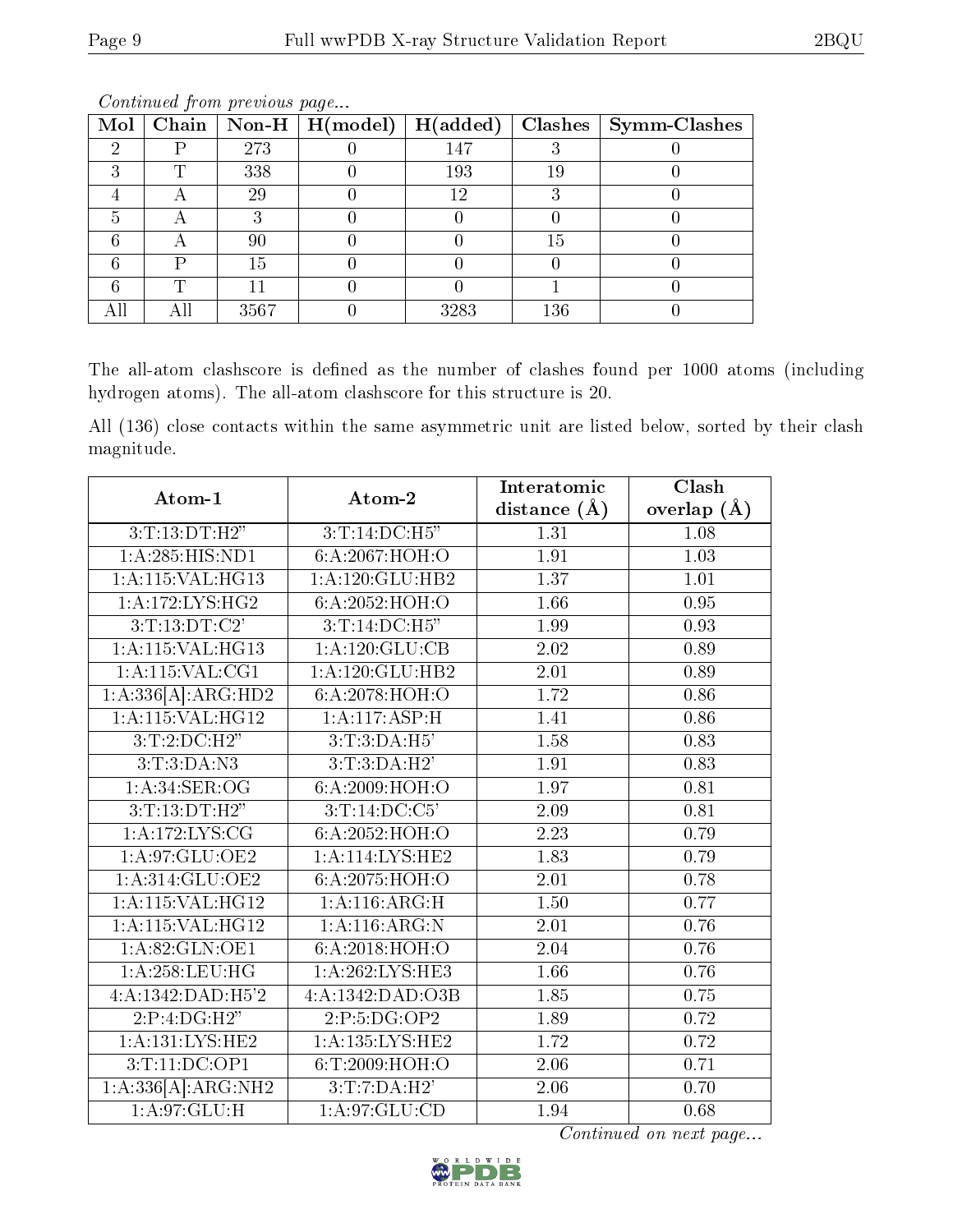| Continued from previous page |                      | Interatomic       | $\overline{\text{Clash}}$ |  |
|------------------------------|----------------------|-------------------|---------------------------|--|
| Atom-1                       | Atom-2               | distance $(\AA)$  | overlap $(A)$             |  |
| 1:A:12:TYR:HB2               | 1: A: 45: THR: HG21  | 1.74              | 0.68                      |  |
| 3:T:2:D <sub>C</sub> :N4     | 3:T:3:DA:N6          | 2.42              | 0.67                      |  |
| 1:A:173:ARG:O                | 1:A:177[B]:GLU:HG2   | 1.94              | 0.67                      |  |
| 1:A:258:LEU:O                | 1:A:262:LYS:HG3      | 1.95              | 0.66                      |  |
| 2:P:10:DA:H2"                | 2:P:11:DT:H5'        | 1.76              | 0.66                      |  |
| 1:A:173:ARG:NE               | 1:A:177[B]:GLU:OE2   | 2.29              | 0.65                      |  |
| 1:A:97:GLU:OE2               | 1: A:114: LYS: CE    | 2.45              | 0.64                      |  |
| 1: A: 153: ILE: O            | 1: A:157:MET:HG3     | 1.98              | 0.64                      |  |
| 1: A:83: GLN:O               | 1: A:87: ARG: HG3    | $\overline{1}.98$ | 0.63                      |  |
| $3:T:16:D$ C:H1'             | 3: T: 17: DC: H5'    | 1.81              | 0.63                      |  |
| 1: A:2: ILE: HG12            | 1: A:118: TYR: HE1   | 1.63              | 0.63                      |  |
| 1:A:304:HIS:HD2              | 1:A:305:GLY:O        | 1.83              | 0.62                      |  |
| $1:A:2:ILE:H\overline{G12}$  | 1: A:118: TYR: CE1   | 2.35              | 0.62                      |  |
| 1:A:238:ARG:HG2              | 1:A:239:THR:N        | $2.15\,$          | 0.62                      |  |
| 1:A:267:ARG:HD2              | 6:A:2061:HOH:O       | 2.00              | 0.61                      |  |
| 1: A: 115: VAL: CG1          | 1: A:116: ARG:H      | 2.14              | 0.61                      |  |
| 1: A:214:LYS:HE3             | 1:A:219:GLU:HB2      | 1.82              | 0.60                      |  |
| 1:A:316:VAL:O                | 1:A:320:GLN:HG3      | 2.02              | 0.60                      |  |
| 1:A:167:ASP:OD1              | 1:A:169[B]:GLU:HB3   | 2.03              | 0.58                      |  |
| 1: A: 131: LYS: CE           | 1:A:135:LYS:HE2      | 2.33              | 0.58                      |  |
| 1:A:12:TYR:HB2               | 1: A:45:THR:CG2      | 2.34              | 0.58                      |  |
| 1: A:273:TYR:HE1             | 6:A:2072:HOH:O       | 1.87              | 0.57                      |  |
| 1:A:293:LEU:HD11             | 3: T: 3: DA: C4      | 2.40              | 0.57                      |  |
| 1:A:115:VAL:HG12             | 1:A:117:ASP:N        | 2.18              | 0.56                      |  |
| 1:A:115:VAL:CG1              | 1:A:116:ARG:N        | 2.68              | 0.56                      |  |
| 1: A:173:ARG:HG2             | 1:A:177[B]:GLU:CD    | 2.26              | 0.56                      |  |
| 1: A:76:MET:HE3              | 1:A:78:LYS:HB2       | 1.87              | 0.56                      |  |
| 1:A:34:SER:CB                | 6:A:2009:HOH:O       | $\overline{2.53}$ | 0.56                      |  |
| 1:A:230:ARG:HB2              | 1:A:232:GLU:HG3      | 1.88              | 0.56                      |  |
| 1: A: 185: GLY: O            | 1:A:221:LYS:HE2      | 2.07              | 0.55                      |  |
| 1: A:180: ILE: HD13          | 1:A:202:LEU:HA       | 1.89              | 0.54                      |  |
| 1:A:76:MET:CE                | 1:A:78:LYS:HB2       | 2.37              | 0.54                      |  |
| $1:A:\overline{157:MET:HE2}$ | 1: A: 166: ILE: HD11 | 1.90              | 0.54                      |  |
| 1:A:262:LYS:HB2              | 1:A:263:PRO:HD3      | 1.90              | 0.54                      |  |
| 1:A:277:ASP:O                | 1:A:278:LYS:HB2      | 2.08              | 0.54                      |  |
| 1:A:100:GLU:HB2              | 1:A:237:ILE:HG23     | 1.91              | 0.52                      |  |
| 1:A:230:ARG:CB               | 1:A:232:GLU:HG3      | 2.39              | 0.52                      |  |
| 1:A:238:ARG:HG2              | 1: A:239:THR:H       | 1.75              | 0.52                      |  |
| 1: A: 167: ASP: OD1          | 1:A:169[A]:GLU:HB2   | 2.09              | 0.51                      |  |
| 1:A:40:SER:HB2               | 3:T:3:DA:OP1         | 2.11              | 0.51                      |  |
| 1:A:100:GLU:HG3              | 1:A:238:ARG:O        | 2.11              | 0.50                      |  |

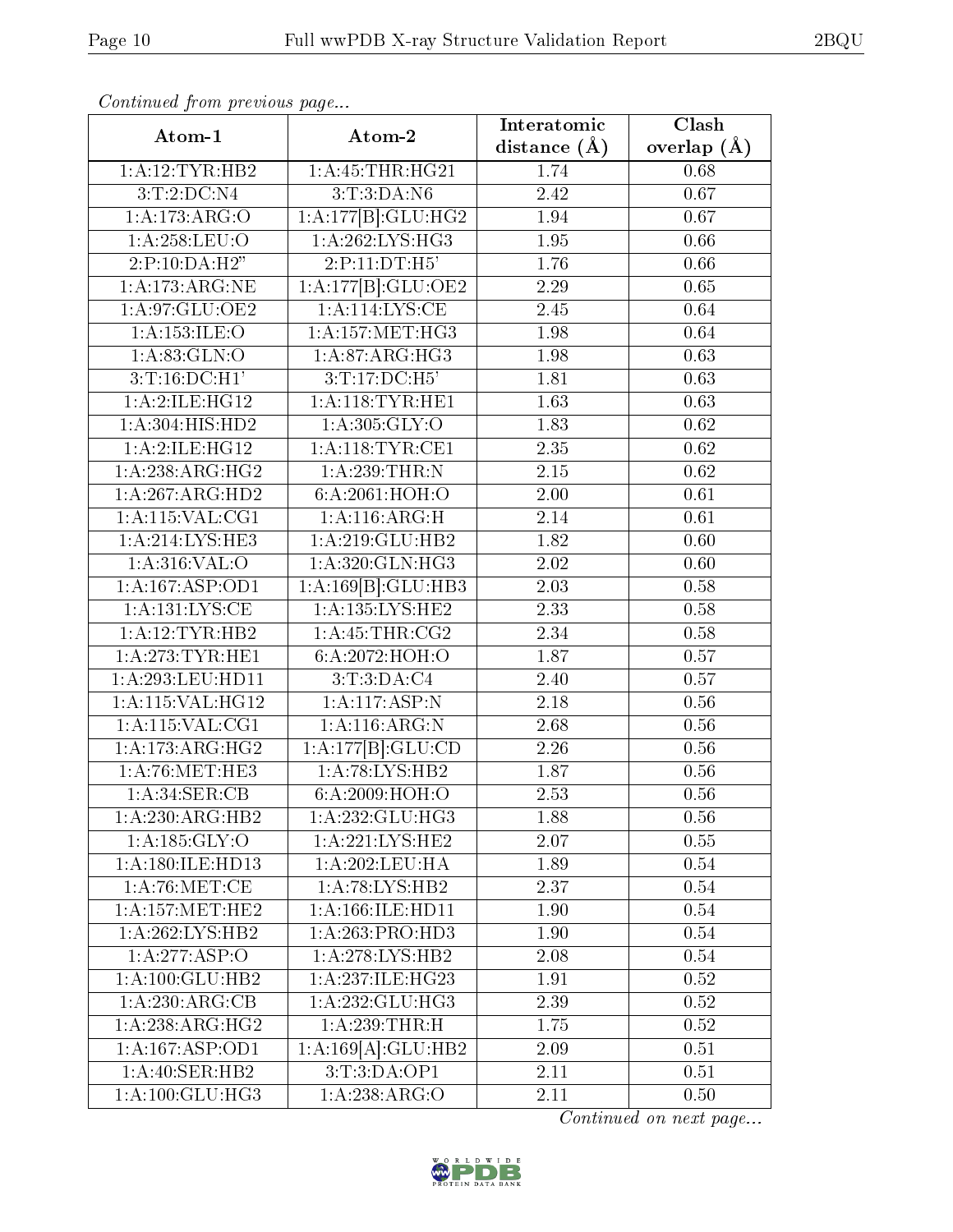| . <i>. .</i><br>Atom-1   | Atom-2              | Interatomic       | Clash         |
|--------------------------|---------------------|-------------------|---------------|
|                          |                     | distance $(A)$    | overlap $(A)$ |
| 1:A:98:LYS:HB2           | 1:A:110:ASP:HB3     | 1.92              | 0.50          |
| 1:A:207:SER:HB3          | 6:A:2047:HOH:O      | 2.12              | 0.50          |
| 1:A:115:VAL:HG13         | 1: A: 120: GLU: HB3 | 1.93              | 0.50          |
| 4:A:1342:DAD:O2A         | 4:A:1342:DAD:H8     | 2.11              | 0.49          |
| 1: A:273:TYR:HA          | 1:A:276:LEU:HD12    | 1.95              | 0.49          |
| 1:A:12:TYR:OH            | 1: A:78: LYS: HE2   | 2.13              | 0.49          |
| 1: A:175: ILE:HG22       | 1:A:175:ILE:O       | $\overline{2.12}$ | 0.49          |
| 1:A:36:ARG:HH22          | 1: A:254: ASN:CG    | 2.16              | 0.49          |
| 2:P:10:DA:H2"            | 2:P:11:DT:C5'       | 2.42              | 0.49          |
| 1:A:144:ILE:HB           | 1: A: 165: VAL:HG22 | 1.95              | 0.48          |
| 3:T:3:DA:C2'             | 3: T:3:DA:N3        | 2.72              | 0.48          |
| 1:A:210:PHE:HD1          | 1: A:226: ILE: CD1  | 2.25              | 0.48          |
| 3: T:14:DC:H2"           | 3: T: 15: DC: O5'   | 2.13              | 0.48          |
| $1:$ A:171:VAL:O         | 1: A:175: ILE:HG13  | 2.13              | 0.48          |
| 1: A:10:TYR:CE1          | 1:A:14:GLN:HB2      | 2.48              | 0.48          |
| 1:A:200:ASN:O            | 1:A:201:LYS:HD3     | 2.14              | 0.48          |
| 1: A:9: ASP:O            | 1: A: 10: TYR: C    | 2.51              | 0.48          |
| 1: A: 157: MET:CE        | 1:A:166:ILE:HD11    | 2.45              | 0.47          |
| 1:A:147:ASN:HB2          | 6:A:2054:HOH:O      | 2.14              | 0.47          |
| 1:A:304:HIS:CD2          | 1: A:305: GLY:O     | 2.66              | 0.47          |
| 3:T:2:DC:N4              | 3:T:3:DA:H62        | 2.12              | 0.47          |
| 1:A:172:LYS:HG3          | 6:A:2052:HOH:O      | 2.01              | 0.46          |
| 1:A:247:ARG:HD2          | 1: A:248: ILE:N     | 2.30              | 0.46          |
| 1: A:290:THR:OG1         | 1:A:294:ASP:HB2     | 2.15              | 0.46          |
| 1:A:336[A]:ARG:HH22      | 3: T: 7:DA:P        | 2.38              | 0.46          |
| 1: A: 157: MET: HE3      | 1: A: 164: LYS: HD3 | 1.98              | 0.45          |
| $1: A:210:$ PHE:CD1      | 1:A:226:ILE:HD12    | 2.52              | 0.45          |
| 1: A:237: ILE:N          | 1:A:237:ILE:HD12    | 2.31              | 0.45          |
| 1: A: 189: ILE: CG2      | 1: A: 193: LYS: HE3 | 2.47              | 0.45          |
| 1:A:102:ALA:HA           | 1:A:240:ARG:NH1     | 2.31              | 0.45          |
| $1:$ A:115:VAL:CG1       | 1:A:120:GLU:CB      | 2.78              | 0.44          |
| 1:A:142:VAL:O            | 1:A:163:ILE:HA      | 2.17              | 0.44          |
| 1: A:36: ARG: NH1        | 1:A:331:ARG:NH1     | 2.65              | 0.44          |
| 1:A:190:THR:O            | 1:A:194:LEU:HG      | 2.16              | 0.44          |
| 1: A:12:TYR: CZ          | 4:A:1342:DAD:H2'1   | 2.52              | 0.44          |
| 1: A:9: ASP:O            | 1:A:11:PHE:N        | 2.51              | 0.44          |
| 1: A:256: ARG:HG2        | 1: A:329: LYS: HA   | 1.99              | 0.43          |
| $1:A:8:\overline{PHE:N}$ | 1:A:8:PHE:CD1       | 2.85              | 0.43          |
| 1:A:67:ILE:HG22          | 1: A:68:LEU:HG      | 2.00              | 0.43          |
| 1:A:75:PRO:O             | 6:A:2014:HOH:O      | 2.21              | 0.43          |
| 1:A:133:LEU:O            | 1:A:137:LYS:HA      | 2.17              | 0.43          |

Continued from previous page...

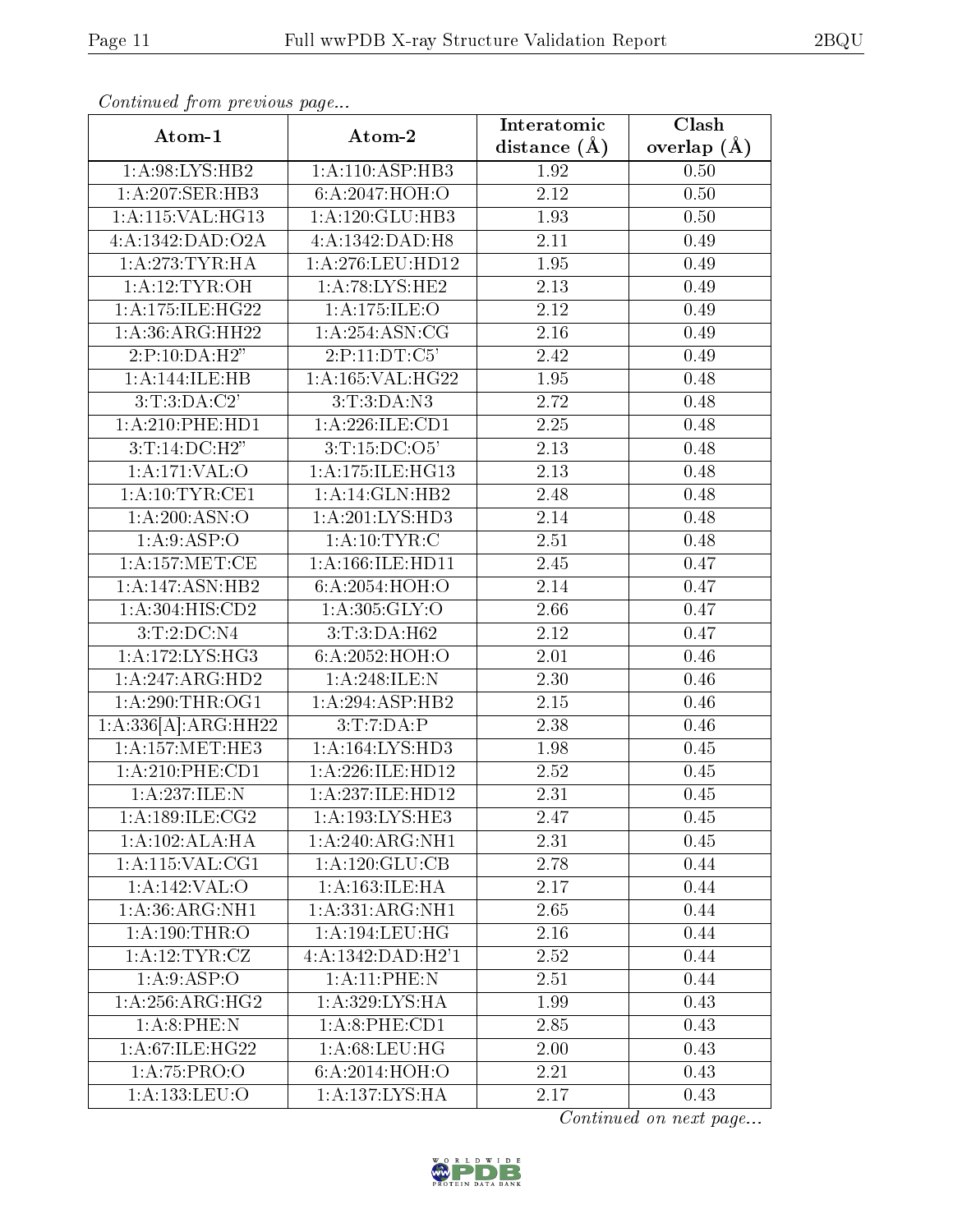| Atom-1              | Atom-2                         | Interatomic       | Clash             |
|---------------------|--------------------------------|-------------------|-------------------|
|                     |                                | distance $(A)$    | overlap $(\AA)$   |
| 1:A:13:ALA:O        | 1: A:17: GLU:HG3               | 2.19              | 0.43              |
| 1:A:341:IE:HG22     | 1: A:342: GLU:N                | 2.33              | 0.43              |
| 1:A:199:ILE:HG23    | 1:A:204:ASP:HB2                | 2.02              | 0.42              |
| 1:A:174:LEU:C       | 1: A:176:ARG:H                 | 2.22              | 0.42              |
| 1:A:230:ARG:HD3     | 6:A:2051:HOH:O                 | 2.19              | 0.42              |
| 1:A:36:ARG:NH2      | 1: A:254: ASN: N               | 2.67              | 0.42              |
| $3:T:14:D$ $C:H6$   | 3: T: 14: DC: H5'              | 1.85              | 0.42              |
| $1: A:210:$ PHE:CD1 | 1:A:226:ILE:CD1                | 3.02              | 0.42              |
| $1:$ A:210:PHE:CE1  | 1:A:226:ILE:HD12               | 2.54              | $\overline{0.42}$ |
| 3:T:2:DC:C4         | 3: T: 3: DA: C6                | 3.07              | 0.42              |
| 1:A:163:ILE:O       | 1:A:163:ILE:HG23               | 2.19              | 0.42              |
| 1: A:76:MET:HG2     | 1: A:81:TYR:HE2                | 1.84              | 0.41              |
| 1:A:93:ARG:O        | 1: A:96: SER:O                 | 2.38              | 0.41              |
| 3: T: 16: D C:H2"   | 3:T:17:DC:O5'                  | 2.20              | 0.41              |
| 1:A:269:ILE:HG12    | 1:A:335:VAL:HG21               | 2.01              | 0.41              |
| 1:A:341:ILE:CG2     | 1:A:342:GLU:N                  | 2.84              | 0.41              |
| 1: A:14: GLN:O      | 1:A:18:VAL:HG23                | 2.21              | 0.41              |
| 1: A:214:LYS:CE     | 1: A:219: GLU: HB2             | 2.50              | 0.41              |
| 1:A:270:GLU:OE2     | 1: A:308: LYS: HD3             | 2.21              | 0.41              |
| 1:A:5:PHE:CD2       | 1:A:152:LYS:HA                 | 2.56              | 0.41              |
| 1: A: 136: GLU: HA  | 1: A: 136: GLU: OE1            | $\overline{2.20}$ | 0.41              |
| 1:A:212:LYS:HD2     | 1:A:212:LYS:HA                 | 1.88              | 0.41              |
| 1:A:208:ILE:HG23    | 1:A:209[A]:GLU:O               | 2.20              | 0.41              |
| 1:A:336[A]:ARG:NH2  | 3:T:7:DA:O5'                   | 2.50              | 0.41              |
| 1:A:289:VAL:HB      | 1:A:332:ARG:HB2                | 2.01              | 0.40              |
| 1:A:173:ARG:HE      | $1:\overline{A:177[B]:GLU:CD}$ | 2.24              | 0.40              |
| 1:A:277:ASP:O       | 1:A:278:LYS:CB                 | 2.68              | 0.40              |
| 1:A:291:GLU:OE2     | 1:A:329:LYS:HD2                | 2.21              | 0.40              |

Continued from previous page...

There are no symmetry-related clashes.

#### 5.3 Torsion angles  $(i)$

#### 5.3.1 Protein backbone (i)

In the following table, the Percentiles column shows the percent Ramachandran outliers of the chain as a percentile score with respect to all X-ray entries followed by that with respect to entries of similar resolution.

The Analysed column shows the number of residues for which the backbone conformation was analysed, and the total number of residues.

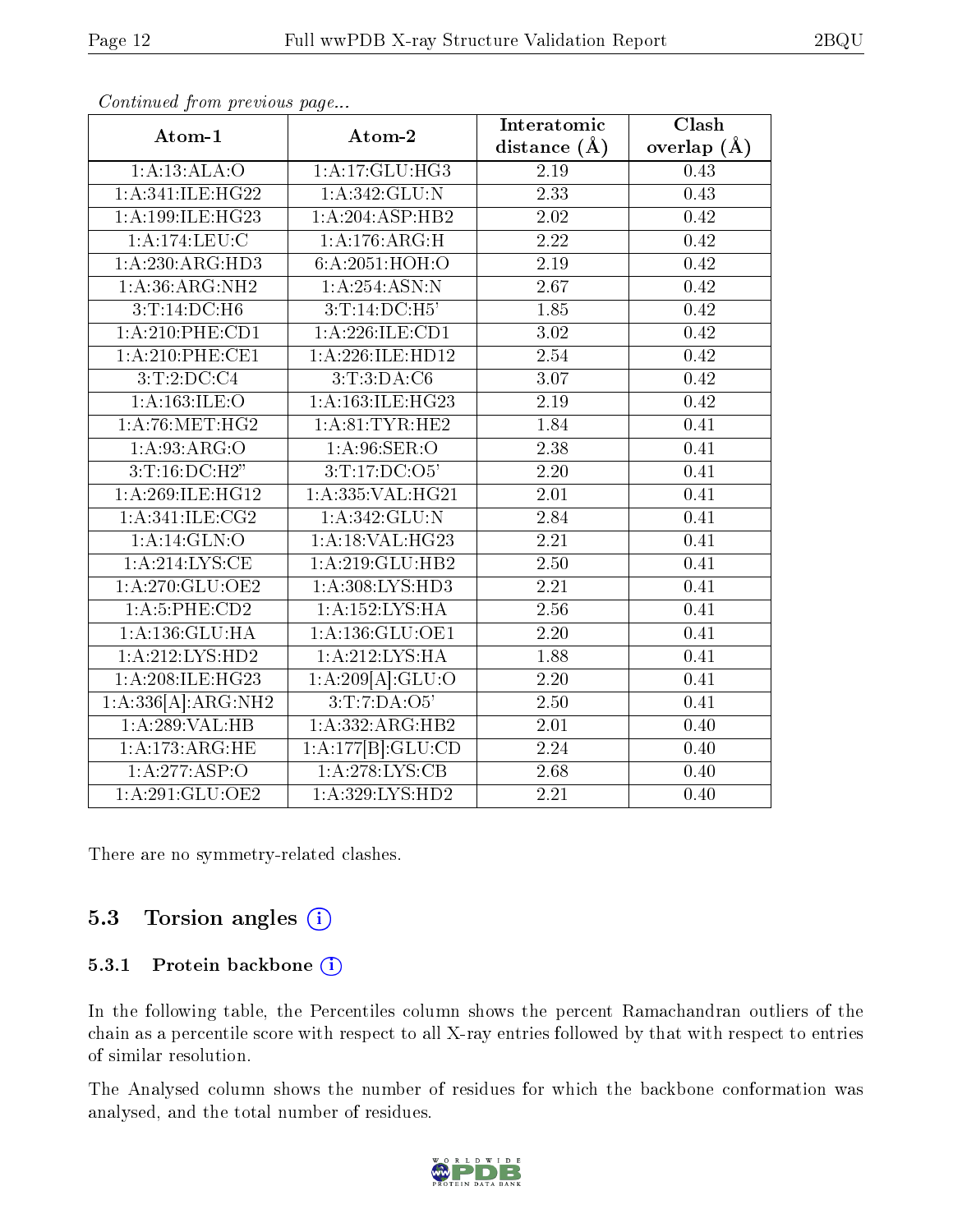| $\mid$ Mol $\mid$ Chain $\mid$ | Analysed   Favoured   Allowed   Outliers   Percentiles |  |  |  |
|--------------------------------|--------------------------------------------------------|--|--|--|
|                                | 347/358 (97%)   328 (94%)   17 (5%)   2 (1%)   25   43 |  |  |  |

All (2) Ramachandran outliers are listed below:

| Mol | Chain | <b>Res</b> | Type |
|-----|-------|------------|------|
|     |       |            |      |
|     |       |            |      |

#### 5.3.2 Protein sidechains (i)

In the following table, the Percentiles column shows the percent sidechain outliers of the chain as a percentile score with respect to all X-ray entries followed by that with respect to entries of similar resolution.

The Analysed column shows the number of residues for which the sidechain conformation was analysed, and the total number of residues.

| Mol   Chain | Analysed                               |  | $^\top$ Rotameric   Outliers   Percentiles |  |
|-------------|----------------------------------------|--|--------------------------------------------|--|
|             | $307/315(98\%)$   292 (95\%)   15(5\%) |  | 25 <br> 47                                 |  |

All (15) residues with a non-rotameric sidechain are listed below:

| Mol            | Chain              | Res          | Type                 |
|----------------|--------------------|--------------|----------------------|
| $\mathbf{1}$   | $\boldsymbol{A}$   | $\mathbf{1}$ | MET                  |
| $\mathbf{1}$   | $\overline{A}$     | 31           | <b>CYS</b>           |
| $\mathbf{1}$   | $\overline{\rm A}$ | 63           | GLU                  |
| $\mathbf{1}$   | $\overline{\rm A}$ | 79           | GLU                  |
| $\mathbf{1}$   | $\overline{\rm A}$ | 89           | MET                  |
| $\mathbf{1}$   | $\overline{\rm A}$ | 93           | $\rm{ARG}$           |
| $\mathbf{1}$   | $\bf{A}$           | 97           | GLU                  |
| $\mathbf 1$    | $\overline{A}$     | 116          | ARG                  |
| $\mathbf{1}$   | $\overline{\rm A}$ | 123          | <b>ASN</b>           |
| $\mathbf{1}$   | $\boldsymbol{A}$   | 208          | ILE                  |
| $\overline{1}$ | $\overline{\rm A}$ | 230          | $\rm{ARG}$           |
| $\overline{1}$ | $\overline{\rm A}$ | 232          | $\operatorname{GLU}$ |
| $\mathbf{1}$   | $\boldsymbol{A}$   | 294          | ASP                  |
| $\mathbf{1}$   | $\overline{A}$     | 336[A]       | $\rm{ARG}$           |
| 1              | $\overline{\rm A}$ | 336 [B       | $\rm\overline{A}RG$  |

Some sidechains can be flipped to improve hydrogen bonding and reduce clashes. All (3) such sidechains are listed below:

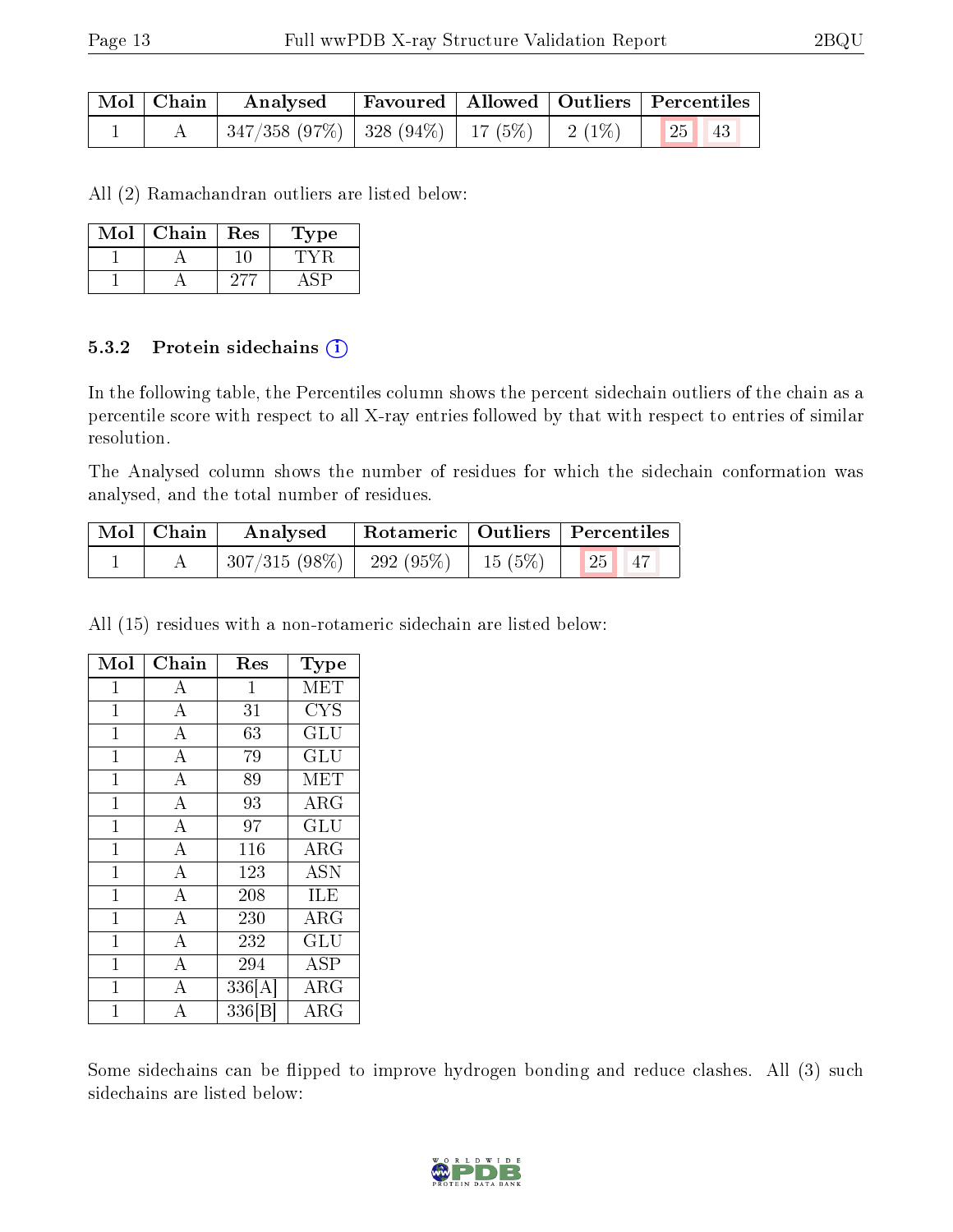| Mol | Chain | Res | Type |
|-----|-------|-----|------|
|     |       | 123 |      |
|     |       | 285 | HIS  |
|     |       | 304 | FIS  |

#### $5.3.3$  RNA  $(i)$

There are no RNA molecules in this entry.

### 5.4 Non-standard residues in protein, DNA, RNA chains (i)

1 non-standard protein/DNA/RNA residue is modelled in this entry.

In the following table, the Counts columns list the number of bonds (or angles) for which Mogul statistics could be retrieved, the number of bonds (or angles) that are observed in the model and the number of bonds (or angles) that are defined in the Chemical Component Dictionary. The Link column lists molecule types, if any, to which the group is linked. The Z score for a bond length (or angle) is the number of standard deviations the observed value is removed from the expected value. A bond length (or angle) with  $|Z| > 2$  is considered an outlier worth inspection. RMSZ is the root-mean-square of all Z scores of the bond lengths (or angles).

| $\parallel$ Mol $\parallel$ Type $\parallel$ Chain $\parallel$ Res $\parallel$ Link $\parallel$ |             |                       |          | Bond lengths |                                       |                                                         | Bond angles |                                 |
|-------------------------------------------------------------------------------------------------|-------------|-----------------------|----------|--------------|---------------------------------------|---------------------------------------------------------|-------------|---------------------------------|
|                                                                                                 |             |                       | Counts   |              | $\mid$ RMSZ $\mid \#Z\mid$ > 2 $\mid$ |                                                         |             | Counts   RMSZ $\mid \#  Z  > 2$ |
|                                                                                                 | ${\rm GNE}$ | $\tilde{\phantom{a}}$ | 19,27,28 | 1.29         |                                       | $\left  \frac{2 \ (10\%)}{2 \ (10\%)} \right $ 15,40,43 | 1.64        | 5(33%)                          |

In the following table, the Chirals column lists the number of chiral outliers, the number of chiral centers analysed, the number of these observed in the model and the number defined in the Chemical Component Dictionary. Similar counts are reported in the Torsion and Rings columns. '-' means no outliers of that kind were identified.

|             |  |  | Mol   Type   Chain   Res   Link   Chirals   Torsions   Rings |  |
|-------------|--|--|--------------------------------------------------------------|--|
| $\perp$ GNE |  |  | $\mid 0/3/21/22 \mid 0/4/4/4 \mid$                           |  |

All (2) bond length outliers are listed below:

| Mol | Chain   Res   Type |      | Atoms             |      | $Observed(\AA)$ | Ideal(A) |
|-----|--------------------|------|-------------------|------|-----------------|----------|
|     |                    |      | $GNE$   $C11-CM2$ | 4.35 | l.53            |          |
|     |                    | GNE. | $CM2-N2$          |      |                 |          |

All (5) bond angle outliers are listed below:

| $\sim$ Mol | Chain | $\vert$ Res $\vert$ Type | Atoms      |         | Observed $(^\circ)$ | Ideal( $^o$ ) |
|------------|-------|--------------------------|------------|---------|---------------------|---------------|
|            |       |                          | C11-CM2-N2 | $-2.89$ |                     | 109.49        |

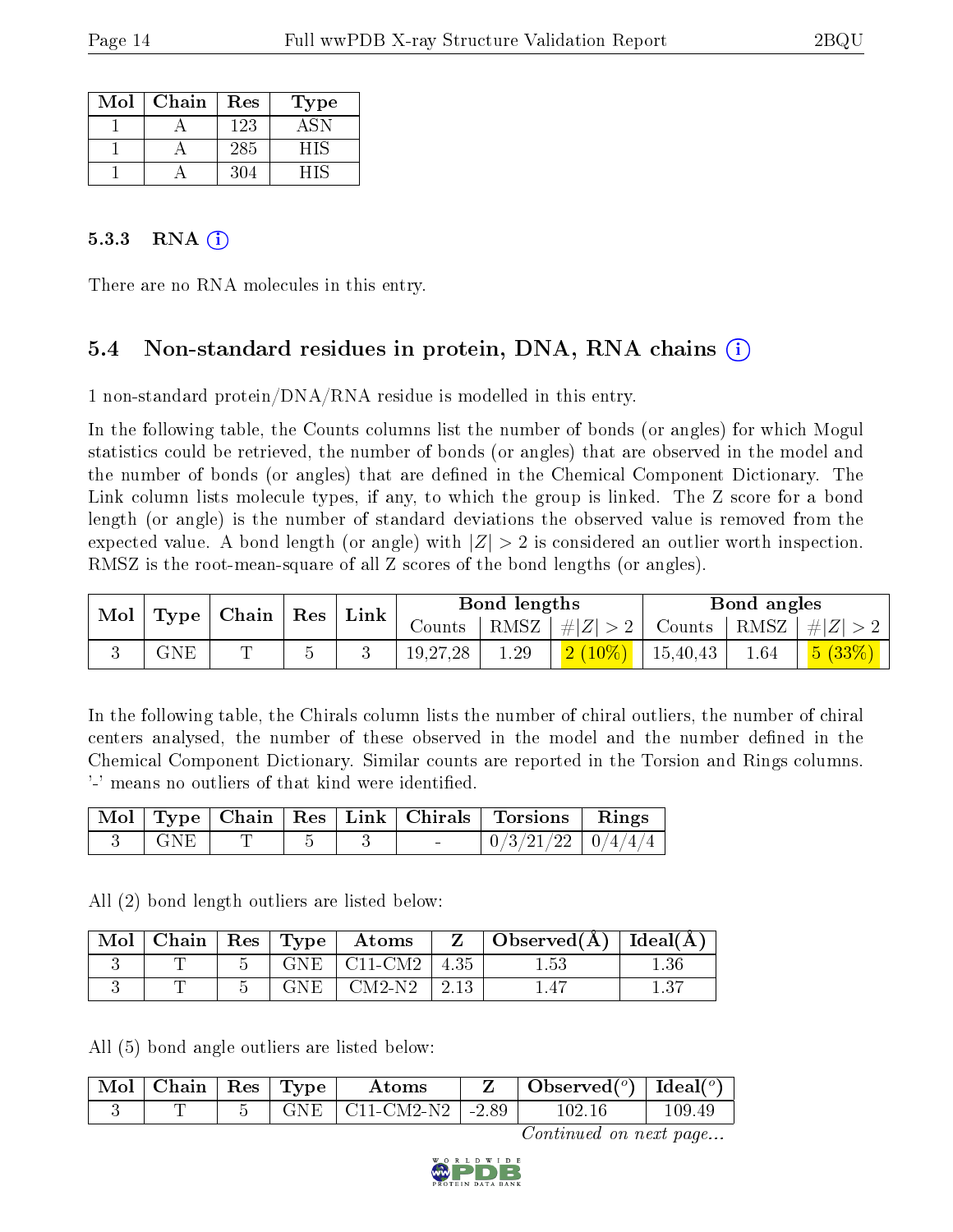| Mol | Chain | $\operatorname{Res}% \left( \mathcal{N}\right) \equiv\operatorname{Res}(\mathcal{N}_{0})\cap\mathcal{N}_{1}$ | Type       | Atoms                 |         | Observed $(°)$ | Ideal(°) |
|-----|-------|--------------------------------------------------------------------------------------------------------------|------------|-----------------------|---------|----------------|----------|
|     |       |                                                                                                              | <b>GNE</b> | $C4'$ - $O4'$ - $C1'$ | $-2.57$ | 103.25         | 109.45   |
|     |       |                                                                                                              | <b>GNE</b> | $O4'$ -C1'-C2'        | $-2.44$ | 101.65         | 106.25   |
|     |       |                                                                                                              | <b>GNE</b> | $C6-C5-C4$            | $-2.34$ | 118.46         | 119.96   |
|     |       |                                                                                                              | GNE.       | C4-C5-N7              | $-2.13$ | 107.18         | 109.40   |

Continued from previous page...

There are no chirality outliers.

There are no torsion outliers.

There are no ring outliers.

No monomer is involved in short contacts.

### 5.5 Carbohydrates (i)

There are no carbohydrates in this entry.

### 5.6 Ligand geometry (i)

Of 4 ligands modelled in this entry, 3 are monoatomic - leaving 1 for Mogul analysis.

In the following table, the Counts columns list the number of bonds (or angles) for which Mogul statistics could be retrieved, the number of bonds (or angles) that are observed in the model and the number of bonds (or angles) that are defined in the Chemical Component Dictionary. The Link column lists molecule types, if any, to which the group is linked. The Z score for a bond length (or angle) is the number of standard deviations the observed value is removed from the expected value. A bond length (or angle) with  $|Z| > 2$  is considered an outlier worth inspection. RMSZ is the root-mean-square of all Z scores of the bond lengths (or angles).

| Mol<br>$\mid$ Type $\mid$ Chain $\mid$ |  | $\vert$ Res |      | ${\rm Link}$ |          | Bond lengths |                       | Bond angles |            |           |
|----------------------------------------|--|-------------|------|--------------|----------|--------------|-----------------------|-------------|------------|-----------|
|                                        |  |             |      | Counts       | RMSZ     | $+  Z  > 2$  | Counts   RMSZ $\vert$ |             | $ #Z  > 2$ |           |
|                                        |  |             | 1342 |              | 25,31,31 | 0.85         | $2(8\%)$              | 26, 48, 48  | 1.05       | $3(11\%)$ |

In the following table, the Chirals column lists the number of chiral outliers, the number of chiral centers analysed, the number of these observed in the model and the number defined in the Chemical Component Dictionary. Similar counts are reported in the Torsion and Rings columns. '-' means no outliers of that kind were identified.

|             |      | Mol   Type   Chain   Res   Link   Chirals | Torsions                                                                                     | $\parallel$ Rings |
|-------------|------|-------------------------------------------|----------------------------------------------------------------------------------------------|-------------------|
| $\perp$ DAD | 1342 |                                           | $\frac{2}{2}\frac{2}{5}\frac{5}{5}$   $\frac{7}{18}\frac{31}{31}$   $\frac{0}{3}\frac{3}{3}$ |                   |

All (2) bond length outliers are listed below:

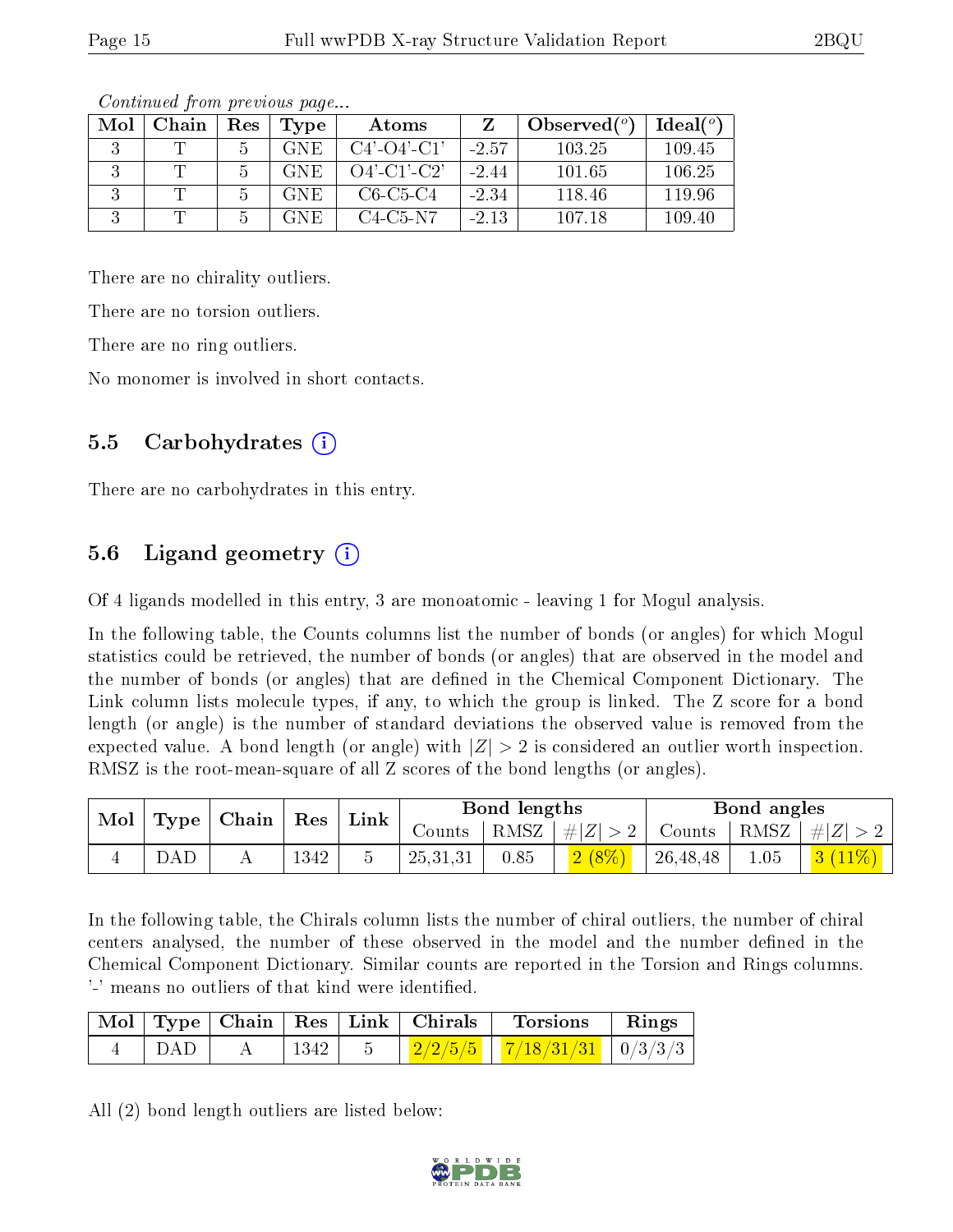| $\lq$ Mol $\lq$ |      | $\mid$ Chain $\mid$ Res $\mid$ Type $\mid$ Atoms $\mid$ | $\mathbf{Z}$ | $\perp$ Observed( $\AA$ )   Ideal( $\overline{A}$ ) |  |
|-----------------|------|---------------------------------------------------------|--------------|-----------------------------------------------------|--|
|                 | 1342 | $DAD$   $C2-N3$                                         | $-2.27$      |                                                     |  |
|                 | 1342 | $DAD$ $C8-N7$                                           | $-2.03$      |                                                     |  |

All (3) bond angle outliers are listed below:

| Mol | Chain | Res  | Type | Atoms        |         | $_{\shortmid}$ Observed( $^o$ ) | $\text{Ideal}(\textsuperscript{o})$ |
|-----|-------|------|------|--------------|---------|---------------------------------|-------------------------------------|
|     |       | 1342 | DAD. | PB-03B-PG    | $-2.29$ | 124.95                          | 132.83                              |
|     |       | 1342 | DAD. | PA-03A-PB    | $-2.24$ | 125 14                          | 132.83                              |
|     |       | 1342 | DA D | $O3G-PG-O3B$ | 2.20    | 112.02                          | 104.64                              |

All (2) chirality outliers are listed below:

| $Mol$   Chain | Res   Type   Atom |     |        |
|---------------|-------------------|-----|--------|
|               | 1342              | DAD | ( '.4' |
|               | 1342              | DAD |        |

All (7) torsion outliers are listed below:

| Mol | Chain        | Res  | Type       | Atoms                         |
|-----|--------------|------|------------|-------------------------------|
| 4   | А            | 1342 | <b>DAD</b> | PB-O3B-PG-O3G                 |
| 4   | А            | 1342 | <b>DAD</b> | $C3'$ - $C4'$ - $C5'$ - $O5'$ |
| 4   | $\mathsf{A}$ | 1342 | <b>DAD</b> | $O4'$ -C4'-C5'-O5'            |
| 4   | А            | 1342 | <b>DAD</b> | PB-O3A-PA-O1A                 |
| 4   | $\mathbf{A}$ | 1342 | DAD        | PB-O3A-PA-O2A                 |
|     | А            | 1342 | DAD        | PB-O3B-PG-O1G                 |
|     |              | 1342 | DAT        | PB-O3B-PG-O2G                 |

There are no ring outliers.

1 monomer is involved in 3 short contacts:

|  |            | Mol   Chain   Res   Type   Clashes   Symm-Clashes |
|--|------------|---------------------------------------------------|
|  | 1342   DAD |                                                   |

The following is a two-dimensional graphical depiction of Mogul quality analysis of bond lengths, bond angles, torsion angles, and ring geometry for all instances of the Ligand of Interest. In addition, ligands with molecular weight > 250 and outliers as shown on the validation Tables will also be included. For torsion angles, if less then 5% of the Mogul distribution of torsion angles is within 10 degrees of the torsion angle in question, then that torsion angle is considered an outlier. Any bond that is central to one or more torsion angles identified as an outlier by Mogul will be highlighted in the graph. For rings, the root-mean-square deviation (RMSD) between the ring in question and similar rings identified by Mogul is calculated over all ring torsion angles. If the average RMSD is greater than 60 degrees and the minimal RMSD between the ring in question and

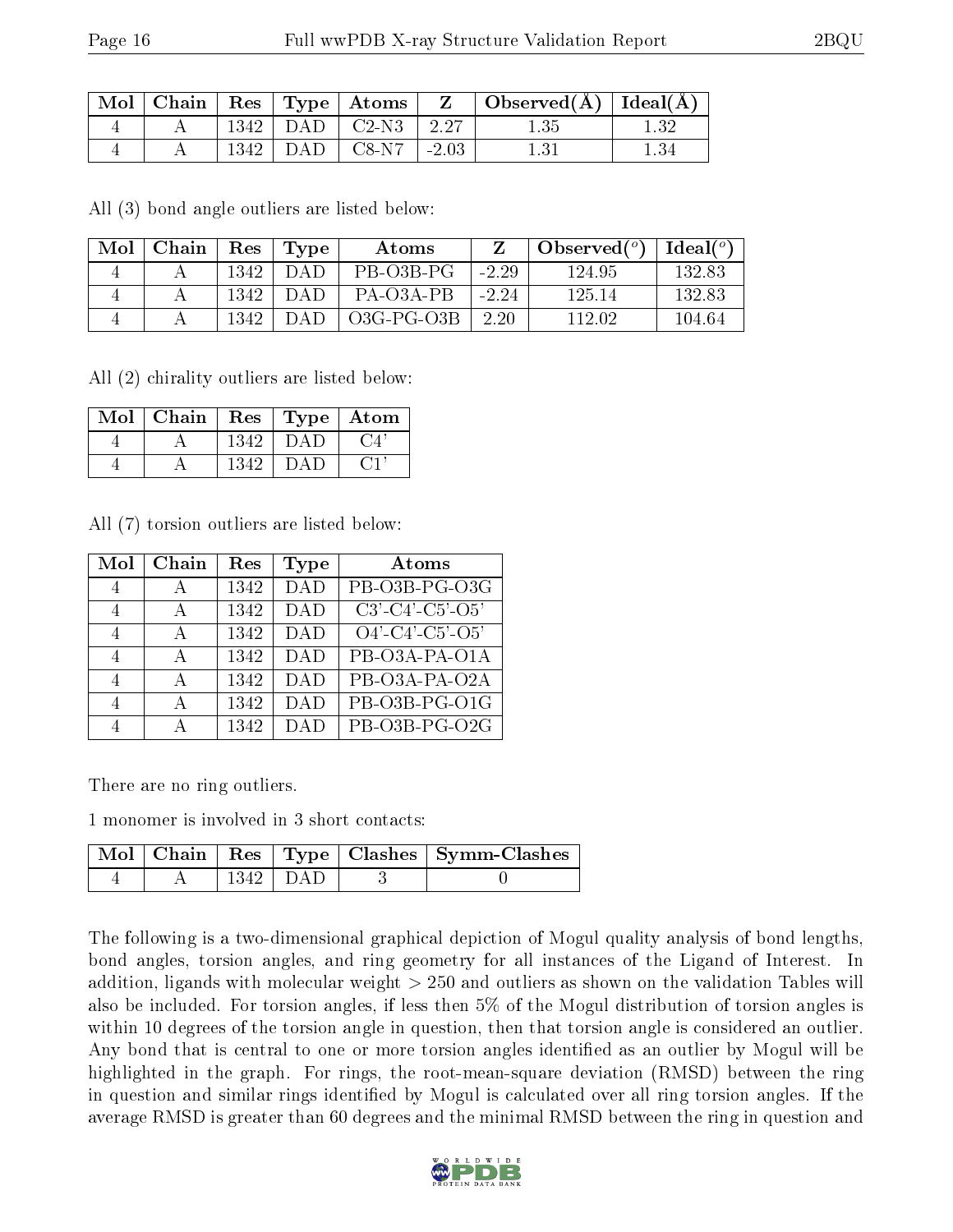any Mogul-identified rings is also greater than 60 degrees, then that ring is considered an outlier. The outliers are highlighted in purple. The color gray indicates Mogul did not find sufficient equivalents in the CSD to analyse the geometry.



#### 5.7 [O](https://www.wwpdb.org/validation/2017/XrayValidationReportHelp#nonstandard_residues_and_ligands)ther polymers (i)

There are no such residues in this entry.

### 5.8 Polymer linkage issues (i)

There are no chain breaks in this entry.

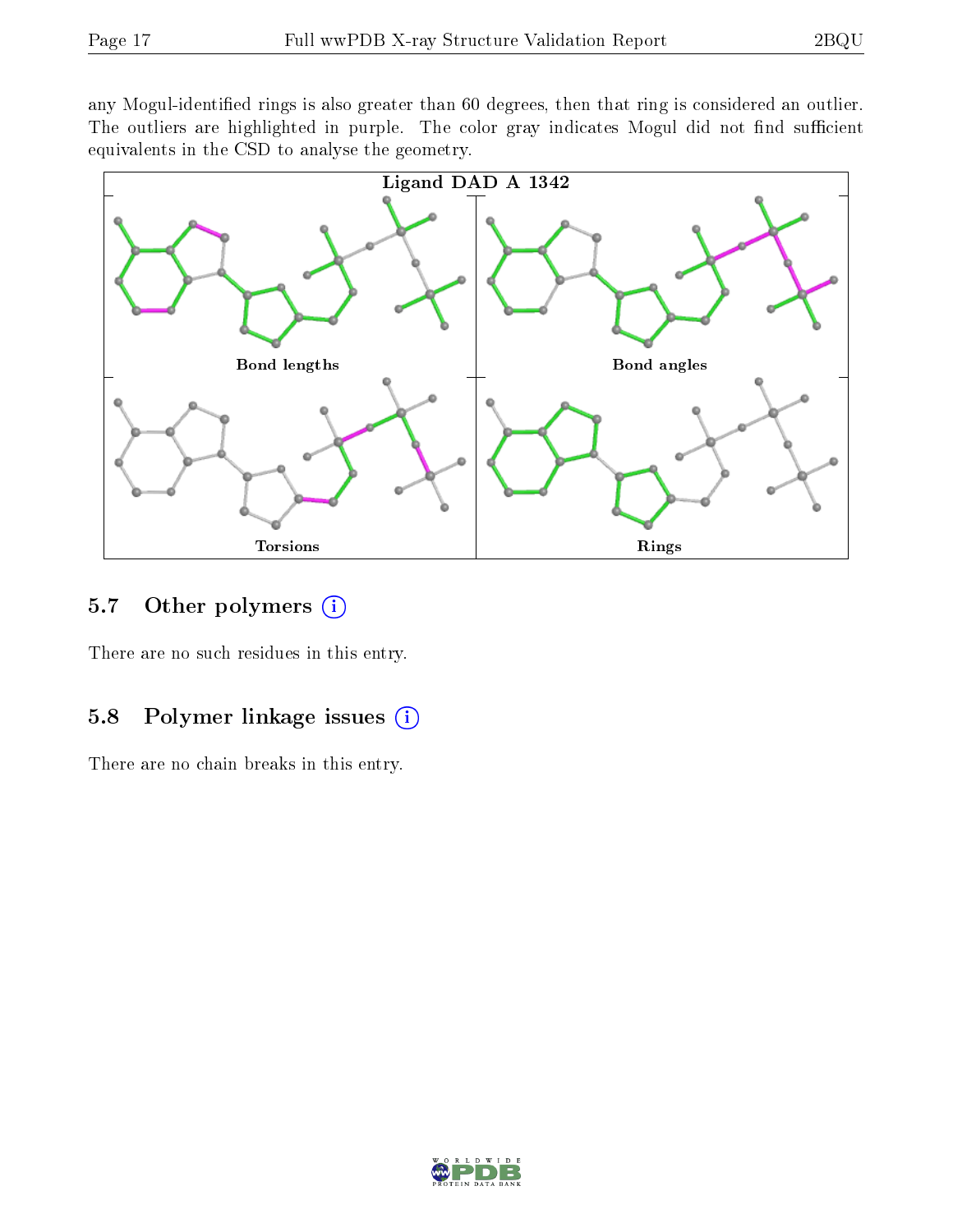## 6 Fit of model and data  $\left( \cdot \right)$

### 6.1 Protein, DNA and RNA chains (i)

In the following table, the column labelled  $#RSRZ>2'$  contains the number (and percentage) of RSRZ outliers, followed by percent RSRZ outliers for the chain as percentile scores relative to all X-ray entries and entries of similar resolution. The OWAB column contains the minimum, median,  $95<sup>th</sup>$  percentile and maximum values of the occupancy-weighted average B-factor per residue. The column labelled  $Q< 0.9$  lists the number of (and percentage) of residues with an average occupancy less than 0.9.

| Mol            | Chain | Analysed        | ${ <\hspace{-1.5pt}{\mathrm{RSRZ}} \hspace{-1.5pt}>}$ | $\#\text{RSRZ}{>}2$          | $OWAB(A^2)$    | Q <sub>0.9</sub> |
|----------------|-------|-----------------|-------------------------------------------------------|------------------------------|----------------|------------------|
|                |       | $342/358$ (95%) | 0.06                                                  | $(0\%)$ 94<br>$\vert$ 94     | 27, 51, 73, 83 | (4%<br>15        |
| $\overline{2}$ | P     | $13/13$ (100\%) | $-0.35$                                               | $\mid$ 100 $\mid$ 100 $\mid$ | 35, 52, 70, 71 |                  |
| 3              | T     | $16/18$ (88%)   | 0.04                                                  | $1(6\%)$<br>21<br>20         | 48, 63, 67, 84 | $(6\%)$          |
| All            | All   | $371/389$ (95%) | 0.04                                                  | $2(0\%)$<br> 91 <br>91       | 27, 52, 73, 84 | (4%)<br>16       |

All (2) RSRZ outliers are listed below:

| Mol   Chain   Res   Type   RSRZ |     |     |       |
|---------------------------------|-----|-----|-------|
|                                 |     |     |       |
|                                 | 327 | GLU | $20-$ |

#### 6.2 Non-standard residues in protein, DNA, RNA chains (i)

In the following table, the Atoms column lists the number of modelled atoms in the group and the number defined in the chemical component dictionary. The B-factors column lists the minimum, median,  $95<sup>th</sup>$  percentile and maximum values of B factors of atoms in the group. The column labelled  $Q < 0.9$ ' lists the number of atoms with occupancy less than 0.9.

|     |  |                       | $\mid$ Mol $\mid$ Type $\mid$ Chain $\mid$ Res $\mid$ Atoms $\mid$ RSCC $\mid$ RSR $\mid$ B-factors(A <sup>2</sup> ) $\mid$ Q<0.9 |  |
|-----|--|-----------------------|-----------------------------------------------------------------------------------------------------------------------------------|--|
| GNE |  | $24/25$   0.91   0.16 | 52,58,67,69                                                                                                                       |  |

#### 6.3 Carbohydrates (i)

There are no carbohydrates in this entry.

### 6.4 Ligands  $(i)$

In the following table, the Atoms column lists the number of modelled atoms in the group and the number defined in the chemical component dictionary. The B-factors column lists the minimum,